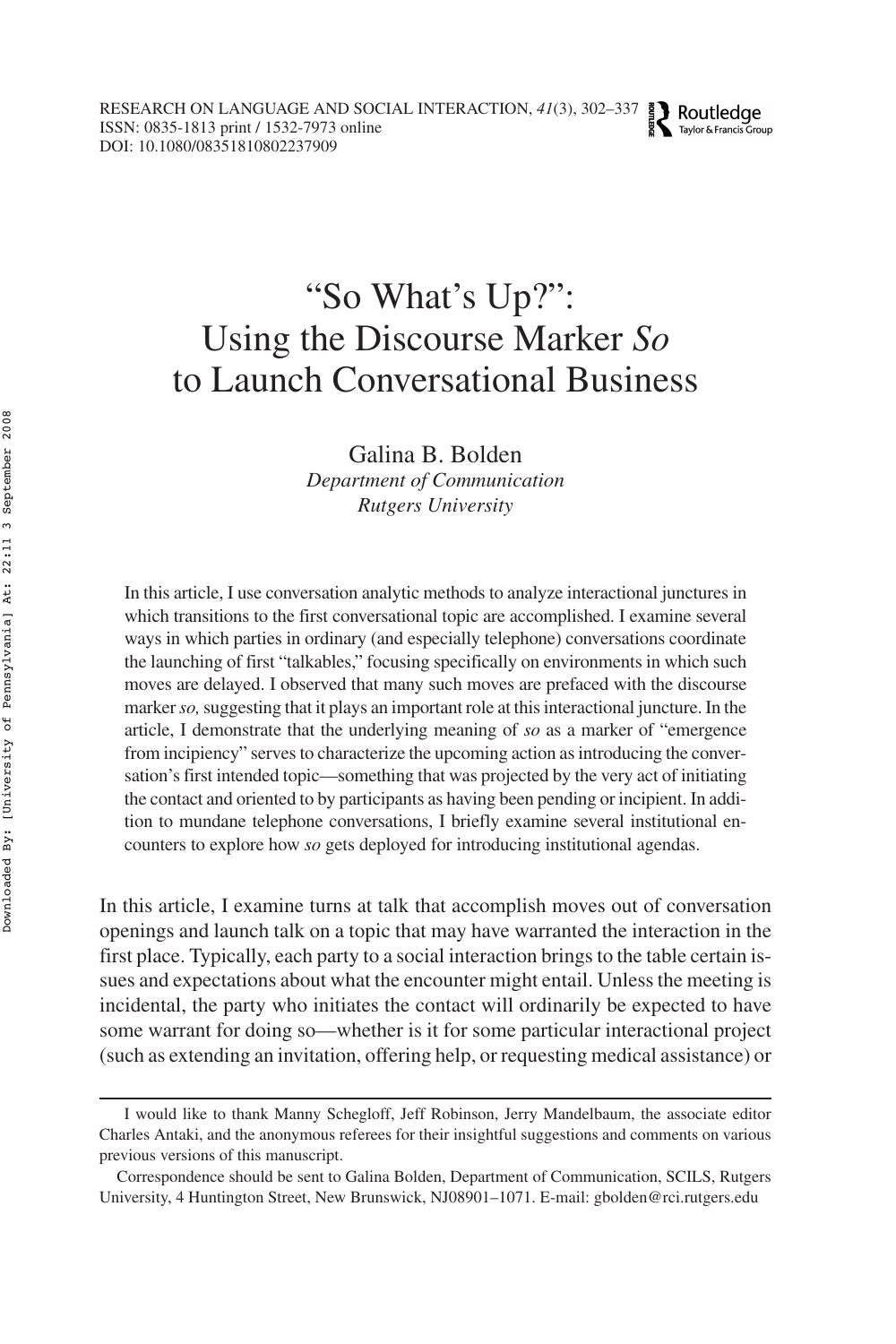simply to "catch up" (Button & Casey, 1988–1989). A discussion of any such matters would constitute the conversation's core activity because of the parties' shared expectation that at least some such "talkables" will at some point be addressed, an expectation that distinguishes conversation (or "designed" conversation) as a type of talk-in-interaction from a simple exchange of greetings (Schegloff,  $1986, 2004$ .<sup>1</sup> In this article, I examine a number of ways in which parties in social interaction (and especially telephone conversations) coordinate the launching of such first talkables, focusing on the role of the discourse marker *so* in these utterances.

In conversations conducted over the telephone, the warrant behind initiating the contact is prototypically introduced early—immediately after brief openings in what Schegloff (1986) referred to as the "anchor position." Having dealt with the tasks involved in opening the conversation—such as establishing mutual recipiency, participant identifications, and greetings—the parties typically move to the "first topic"2 that commonly constitutes the reason for initiating the contact (Schegloff, 1968, 1986). On occasion, however, the move to this first talkable is delayed due, for example, to a substantial expansion of the opening, external interruptions, and the like.

What happens when the move out of openings and into the discussion of the first conversational topic has been delayed or temporarily derailed? Are there specific practices for navigating this interactional juncture? In this article, I address these—previously uninvestigated—questions by examining the usage of *so*-prefacing in such environments. I start with a few illustrations.

Excerpt 1 is taken from the beginning of a telephone conversation in which the routine introduction of the first talkable has been subverted by a discussion of the study through which this datum was recorded (lines 1–7). Note the *so*-preface on the question that elicits the caller's reason for the call (line 8):

Excerpt 1: CallFriend Eng 5051

(0:05) About being recorded

- 01 R: No way man, I'm not- (.) I'm not invo:lved.=I don'want
- 02 my- v-v-v voice on this.
- 03 (0.5)
- 04 R: Heh
- 05 (0.8)
- 06 C: Heh-heh-heh .hhh £You have tah hang u:p.£
- 07 R: Nah: that's ºalright.º
- 08 **SO WHAT'S UP**.
- 09 (0.5)
- 10 C: Hey! (0.2) U:m: .hhh (1.0) I: uh::- called about
- 11 uh:- (0.8) some uh:- (1.0) uh:- (1.2) trip- (0.5)
- 12 the flights up here?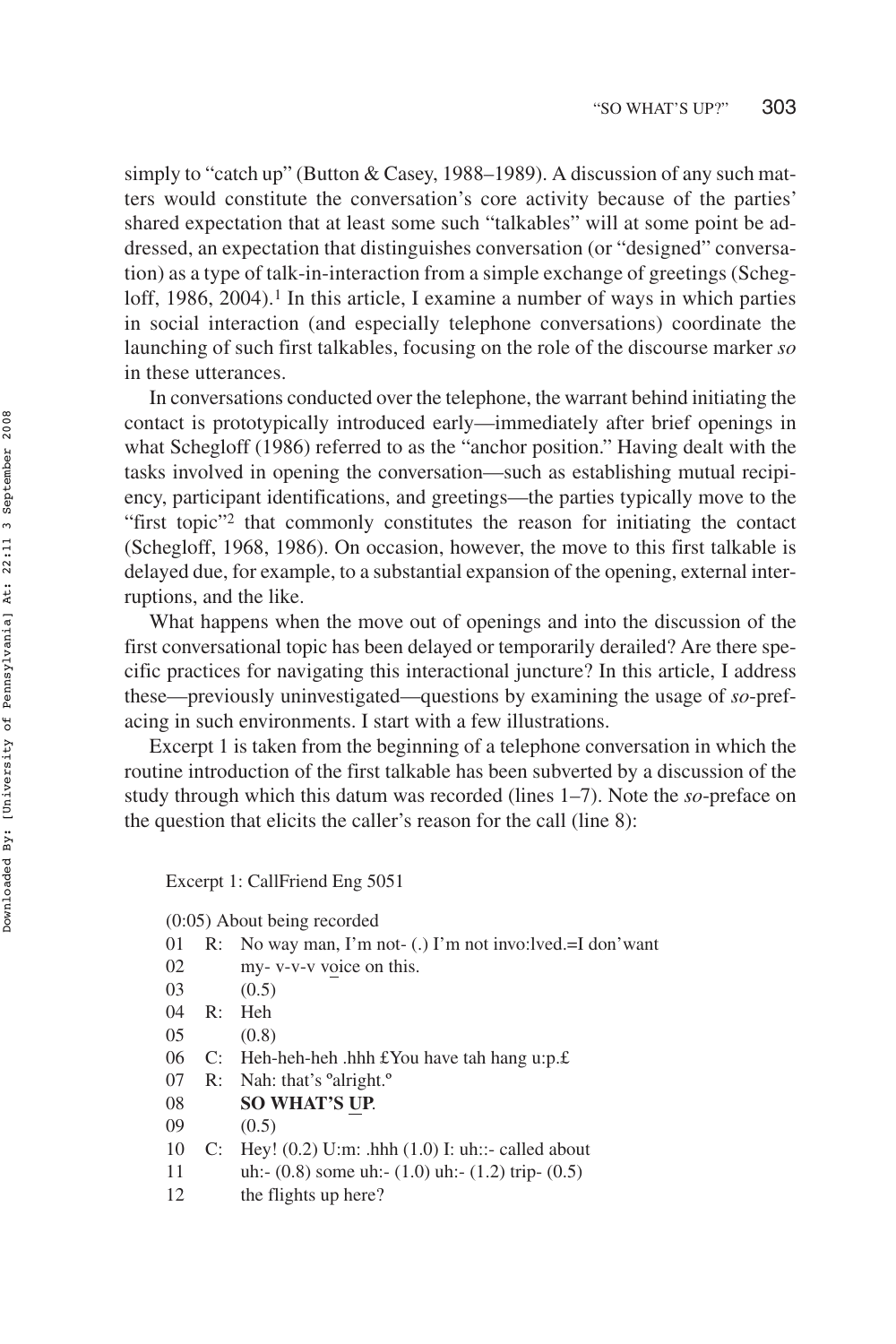Although in this article, I focus primarily on telephone conversations (for reasons outlined in the Data and Methods section), the practice of prefacing delayed moves to business with *so* is in no way limited to noncopresent talk. In face-to-face interactions, participants may also need to move from some extended preliminary tasks to (what they construe as) the interaction's core activity. In Excerpt 2 from a dinnertime conversation, Dad introduces the first "official" talkable (lines 5–6) once the food has been distributed and everybody has settled down to eat. And in Excerpt 3 from a workplace setting, Alex, a supervisor, introduces his reason for coming down to see Bob (line 14) after closing a nonwork-related chat (lines 3–12):

#### Excerpt 2: Stew Dinner

(9:10) The stew has just been served and discussed, and Mom and Dad have just sat down to eat. Dad is taking a sip from his glass and addresses the daughter (lines 5–6) after he puts the glass down.

| 01 |      | MOM: Better then-some 'of 'em, ((about the watermelon))      |
|----|------|--------------------------------------------------------------|
| 02 | CIN: | hh .hh                                                       |
| 03 |      | (1.0)                                                        |
| 04 | MOM: | Yeah. it's bee [n: $(0.2)$ crockin' (on) the luh crock pot.] |
| 05 | DAD: | ((glass down))<br>$Ci: \ln(0.2)$<br>$\sqrt{50}$              |
| 06 |      | tell me about your day.                                      |
| 07 |      | (0.4)                                                        |
| 08 | CIN: | Uh:: $(.)$                                                   |
| 09 | DAD: | Wha'd you l:earn.                                            |
| 10 |      | (1.0)                                                        |
| 11 | DAD: | $[0:]:$ Example 1: The V incompose went to use West Eq. (2)  |
| 12 | CIN: | [Uh:m]                                                       |
| 13 | CIN: | Claim Jumper.                                                |
|    |      |                                                              |

Excerpt 3: WB17-7

(0:10) Alex walks into the lab where Bob is working at his desk.

01 Alex: (Good) morning Bob, 02 (1.8) 03 Alex: You look new an' fresh. 04 (1.5) 05 Alex: You had haircut? or what. 06 (0.2) 07 Bob: Yeah, 08 (0.2) 09 Alex: Oh [I see. 10 Bob:  $[(An') no sleep.$ 11 (0.2)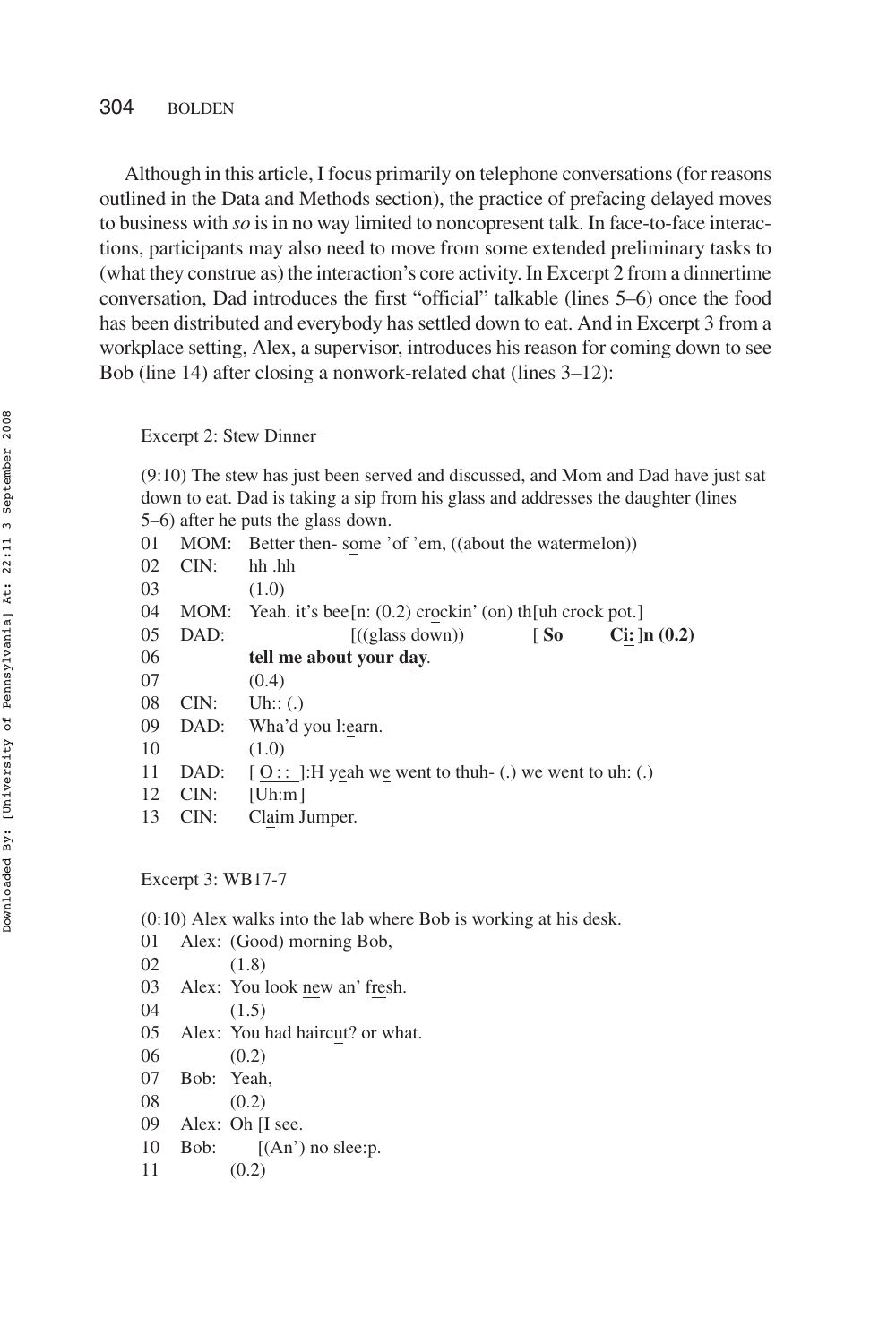- 12 Alex: I see I see ((noding))
- 13 (3.0) ((Bob looks up and smiles at Alex))
- 14 Alex: **S::o anything new with-with (dinan) antenna?**
- 15 (0.5)
- 16 Bob: U::m:: (0.5) Well I think I know what to order now,

These segments suggest that in a number of different settings *so*-prefacing may be used on turns at talk that accomplish a move to the interaction's core activity. In this article, I demonstrate that the basic interactional function of *so* as a marker of "emergence from incipiency" serves to characterize the upcoming action as introducing the conversation's first "intended" talkable—something that was projected by the very act of initiating the contact, what parties orient to as having been pending or incipient.3

The goals of the article are twofold. On the one hand, I aim to demonstrate that sequence initially, the discourse marker *so* indexes the status of the upcoming course of action as emerging from some *incipient interactional agenda* rather than contingently from the immediately preceding talk. On the other hand, in the article, I set out to show how this meaning of *so* is marshaled as a resource for moving out of extended openings into the conversation's first talkable. These two goals correspond to the two lines of research I expand on in the article. One has to do with the use of discourse markers in talk-in-interaction in general and the English *so* more specifically. As the following discussion shows, the current understanding of the interactional functions of *so* is limited in a variety of ways. The other line of research has to do with the overall structural organization of the conversation as a unit and the organization of topic talk in particular (Schegloff & Sacks, 1973). Although quite a bit is known about the opening phase of social interactions (especially on the telephone), the issue of how moves out of openings into the conversation's first topic are accomplished has not received much attention.

In the article, I proceed as follows. After a review of the relevant literature on the discourse marker *so* and, next, into the organization of telephone conversation openings, I discuss a variety of practices participants in telephone conversations employ to initiate the interaction's business from delayed positions. First, I analyze telephone call *recipient* practices, and then *caller* practices. Finally, I briefly show how this usage of *so* in everyday conversations extends to copresent talk-in-interaction in institutional contexts.

#### SO … WHAT IS SO?

The word *so* is usually characterized as a *discourse marker*4—a class of linguistic devices that includes words and expressions such as *anyway, but, y'know,* and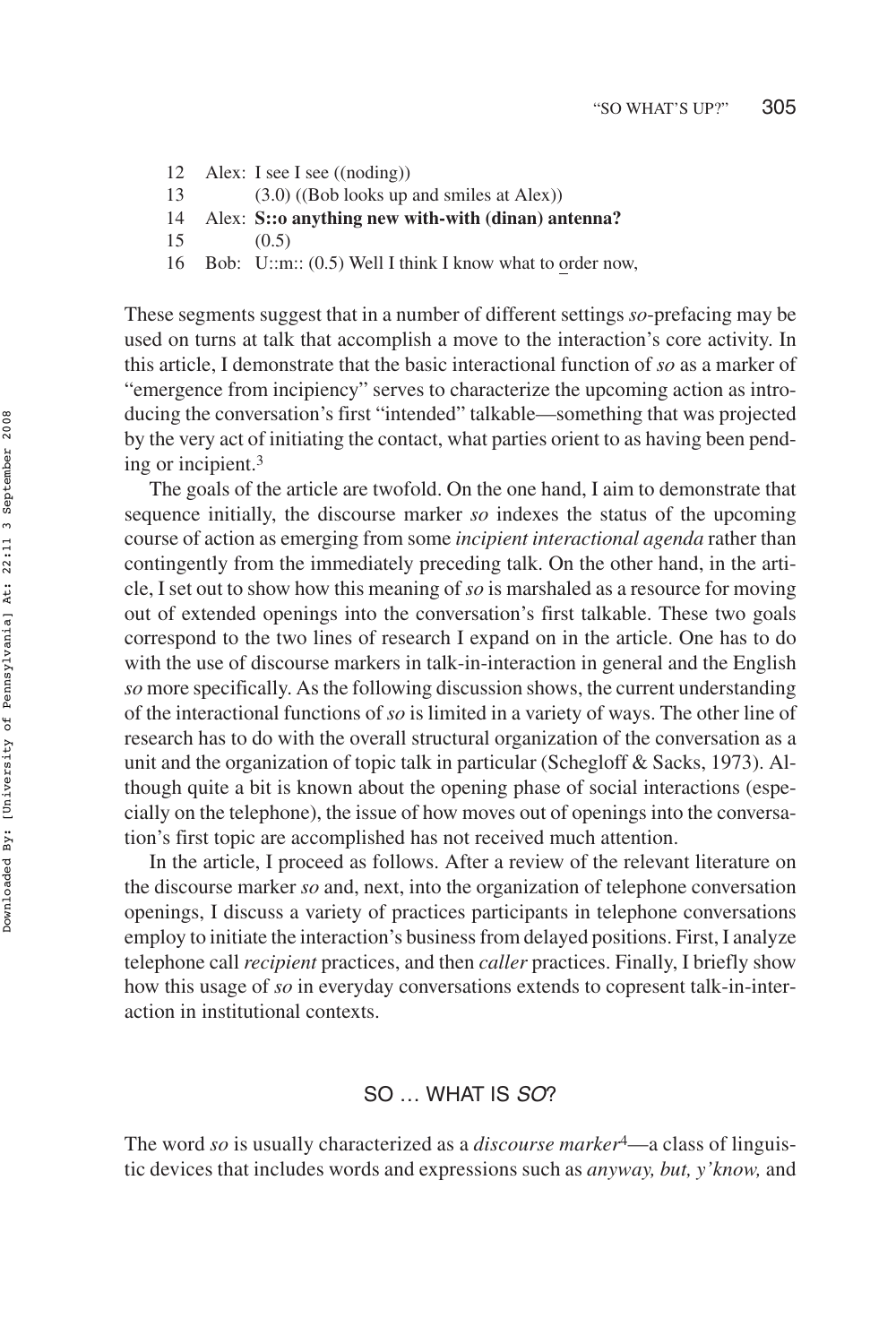*oh* among many others (see, e.g., Fraser, 1999; Jucker & Ziv, 1998; Lenk, 1998; Schiffrin, 1987). Discourse markers have been of substantial interest to researchers studying situated language use because of their important role in demarcating discourse connections. Even though *so* is ubiquitous in almost any genre of English discourse, surprisingly little research has actually been conducted on the topic. Prior investigations have primarily focused on the inferential or causal functions of *so.* Among the most influential are those by Schiffrin (1987) and Blakemore (1988, 2002) who have argued that *so* has the basic meaning of *result* (for Schiffrin, 1987) or *inference* (for Blakemore, 1988, 2002). Raymond (2004) extended these findings to demonstrate how in ordinary conversation, *so* can be deployed as a stand-alone unit to prompt the addressee to produce the next relevant action. Additionally, Local and Walker (2005) investigated how interactional functions of the stand-alone *so* are modulated by its prosodic delivery features.

Yet, *so* does not always function to mark causal connections in discourse as evidenced by the following dictionary entry:

in conversations to introduce a new topic, or to introduce a question or comment about something that has been said. *So how was your day?* (*Collins COBUILD English Dictionary*, 1995, pp. 1581–1582)

In the dictionary example, *so* is used to introduce new topical matters, and such usages of *so* have been documented in naturally occurring interactions as well. For example, Howe (1991) indicated that in topic initial utterances, *so* can function as a "marker of connection," supposedly to invoke the participants' shared background knowledge (p. 93). Johnson (2002) described the use of *so* for prefacing questions in police interviews and argued that it is used to focus the participants' attention on the interview's agenda. Most recently, Bolden (2006) argued that, when introducing new topics in conversation,*so* can be used to highlight the speaker's involvement in the addressee's life world by marking the topic as pending or incipient.

Even though the deployment of *so* for noninferential functions is very common in talk-in-interaction, and especially casual talk in a variety of settings, it has received cursory treatment in the literature. Moreover, there is no generally accepted view of its underlying meaning or interactional functions. In this article, I aim to fill these gaps by demonstrating that when initiating new sequences,*so* is deployed to provide a characterization of the upcoming course of action as having emerged from incipiency. In other words, speakers use the *so*-preface to bring "into current relevance something that was already on the conversational agenda" (Bolden, 2006, p. 666), framing the action thereby launched *not* as contingently emerging from the immediately preceding talk but as having been pending.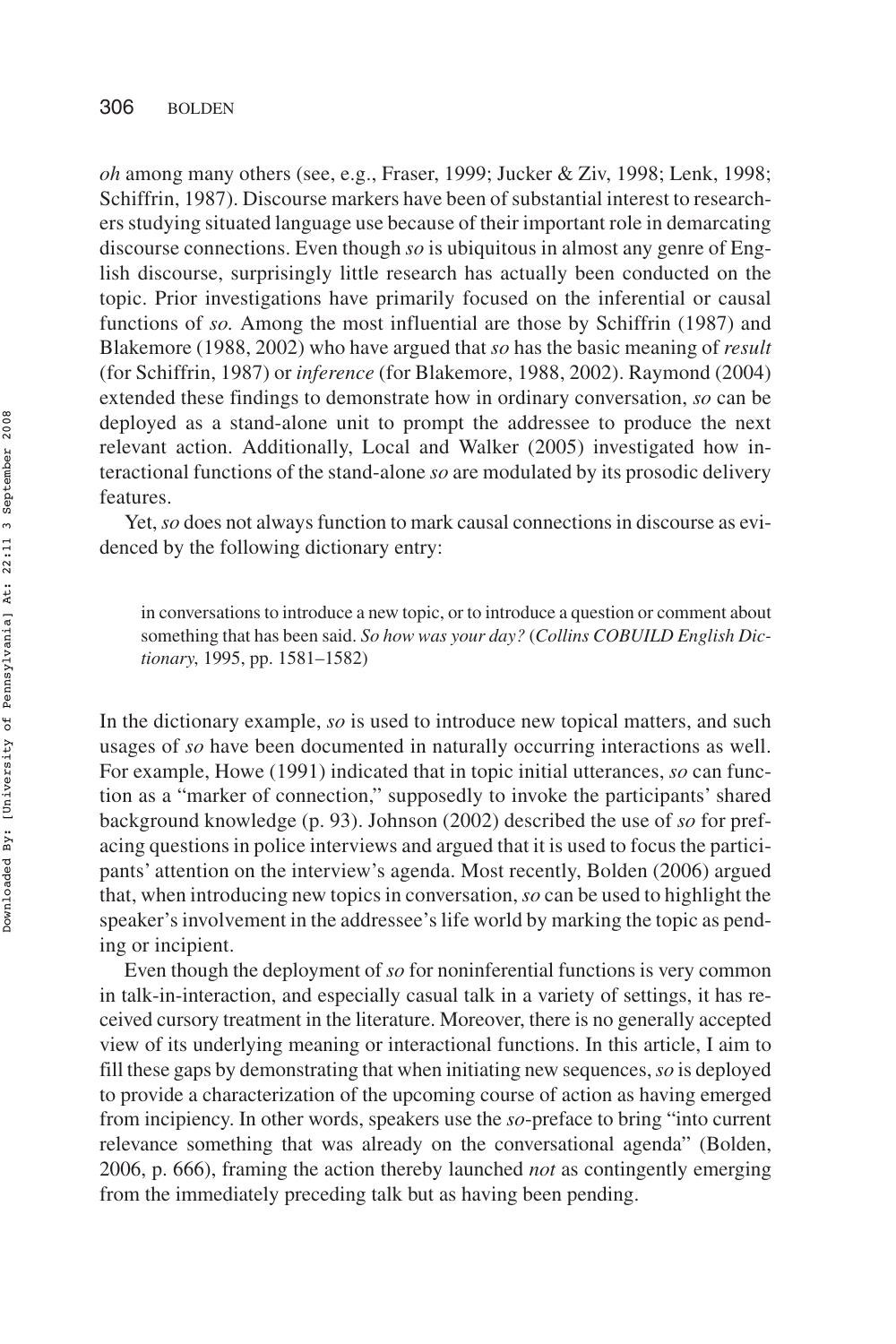#### MOVING OUT OF OPENINGS

The question of how conversations get launched has received much attention from scholars in several fields (for a review, see, e.g., Lindström, 1994; Schegloff, 2002b). The research in the conversation analytic tradition has identified interactional tasks accomplished during opening phases of social encounters (most commonly telephone calls) and the sequences through which interactants implement them. These tasks are establishing mutual recipiency (via a summons–answer sequence); accomplishing identifications (via identification or recognition sequences), greeting each other (via an exchange of greetings); and when socially appropriate, inquiring into each other's state of being (via an exchange of "howareyous"; Schegloff, 1968, 1986). In addition to the studies that have investigated the accomplishment of these common tasks in English (Coupland, Coupland, & Robinson, 1992; Drew & Chilton, 2000; Hopper, 1989a, 1989b; Hopper, Doany, Johnson, & Drummond, 1990–1991; Hopper & Drummond, 1992; Jefferson, 1980; Sacks, 1975; Schegloff, 1967, 1968, 1979, 1986, 2002a), there has also been significant interest in how openings vary across cultures (Duranti, 1997; Godard, 1977; Greif & Gleason, 1980; Hopper & Chen, 1996; Hopper & Koleilat-Doany, 1989; Houtkoop-Steenstra, 1991, 2003; Knuf, 1989–1990, 1990–1991; Lentz, 1997; Lindström, 1994; Sifianou, 1989; Sun, 2004; Taleghani-Nikazm, 2002) and how they get adapted to suit the requirements of particular institutional settings (Clayman, 1991; Heath, 1981; Hutchby, 1996; Robinson, 1998; Whalen & Zimmerman, 1987).

Participants' practices for moving out of openings and introducing the conversation's first talkable have not been examined in that much detail, however.5 Prior research has found that the warrant for initiating a conversation is typically introduced very early: immediately after short openings in the "anchor position" (Schegloff, 1986). Having accomplished the opening tasks, the parties normally move to the first order of business—the first topic that commonly constitutes the reason for initiating the contact. Such turns may be prosodically, lexically (e.g., "I'm just calling to …"), or otherwise marked to indicate that they launch the caller's reason for calling (Button & Casey, 1988–1989; Couper-Kuhlen, 2001a, 2001b). An example of a timely move to the first talkable can be seen in the following excerpt:

Excerpt 4: Susan and Marcia

| summons/answer               |
|------------------------------|
|                              |
| l identification/            |
| recognition                  |
| s greetings<br>and the state |
|                              |
|                              |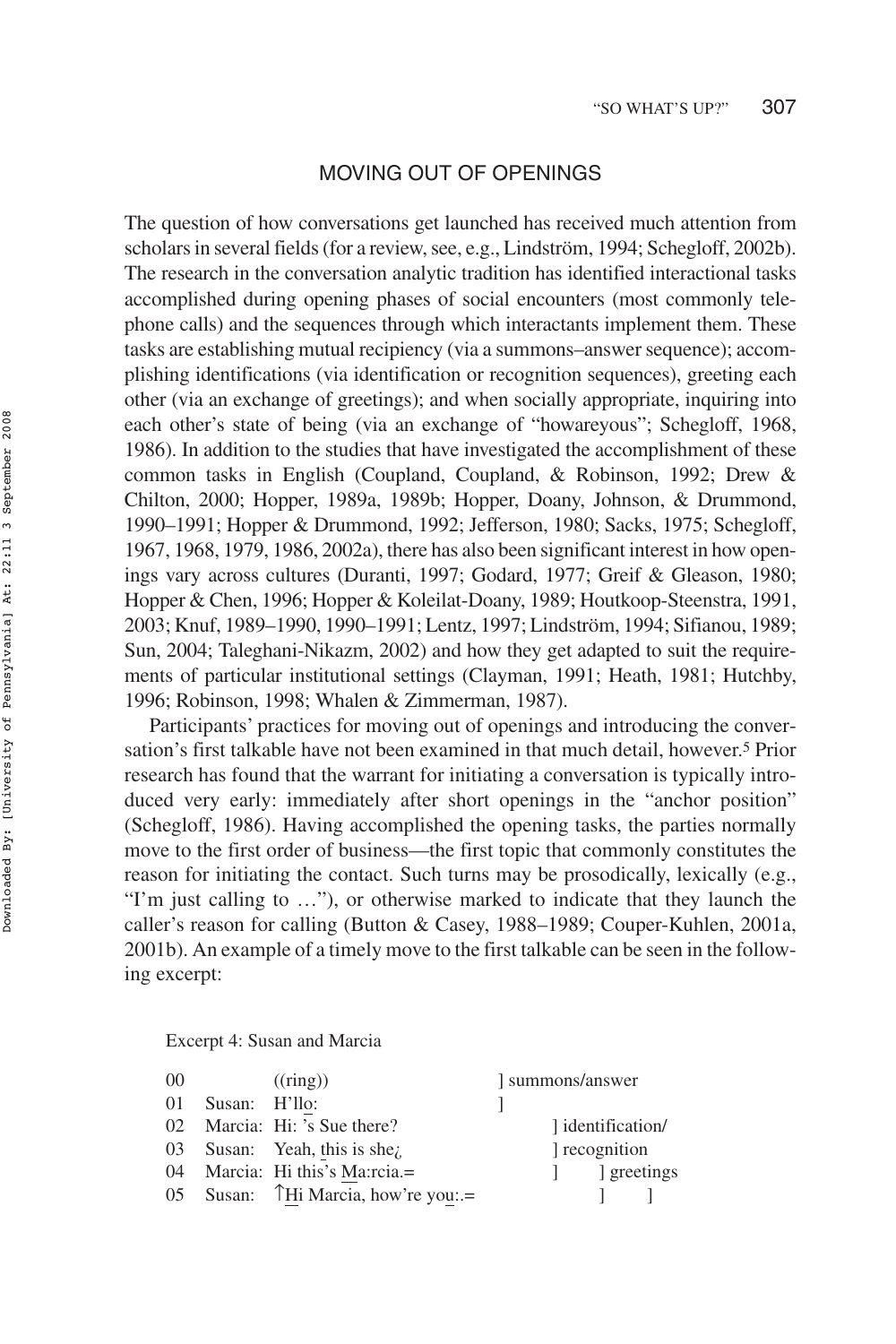|                         | 06 Marcia: $=$ Fine how're you? $=$ | ''howareyou |
|-------------------------|-------------------------------------|-------------|
| 07 Susan: Fi:ne $\zeta$ |                                     | exchange    |
|                         |                                     |             |

08 Marcia: Uh::m: We got the tickets, 1<sup>1st</sup> topic

In this segment, all of the opening tasks have been accomplished by the end of line 7; and at line 8, Marcia, the caller, launches the first topic in the anchor position, formulating the reason for her call (informing Susan about where the tickets are going to be).

In this article, I am concerned with what happens when the introduction of the first intended talkable is delayed by some extraneous or tangential issues (such as discussing the recording process or dealing with an external interruption). My analysis indicates that the discourse marker *so* is recurrently used to preface utterances that initiate the launch of the conversation's official first matter from a late position—that is, a course of action understood as having been pending from the conversation's start. I refer to these kinds of actions as *moves to business* as an umbrella term for various turns that accomplish a move into the conversation's main activity—an introduction of a talkable that may have prompted the call. This kind of move may launch a sequence in which the reason for the call is discussed or simply initiate "catching up" when no specific warrant for the conversation is expected (as in "no-reason-for-call relationships"; Sacks, 1995, Vol. 2, p. 169).

Depending on a variety of factors (including how exactly the opening unfolds), the reason for the call may be either announced by the caller or solicited by the call recipient (Schegloff, 1986). As I show, when the move to business is accomplished by the call recipient via a solicit (such as "so what's up?"), "so" displays the call recipient's orientation to the possibility that the caller may have had a reason for calling and that its introduction has been delayed by other matters. On the other hand, if it is the caller who launches a delayed move to business, *so* alerts the recipient that the upcoming utterance<sup> $6$ </sup> is initiating a course of action the caller has meant to launch all along—that is, the reason (or one of the reasons) for his or her call. I point out, however, that, as typical of discourse markers,*so* is not an obligatory element in such environments but an optional cue that highlights the speaker's orientation to the status of the upcoming topic as having been incipient (cf. Heritage & Sorjonen, 1994).<sup>7</sup> However, the analysis shows that action trajectories not meant to be taken as moves to business do *not* get prefaced with *so,* which further indicates that the discourse marker is deployed in this position specifically to alert the addressee that an incipient matter is being initiated.

#### DATA AND METHODS

In this study, I employed the methodology of conversation analysis, which emphasizes systematic and detailed examination of interlocutors' orientations and understandings of the ongoing talk-in-interaction (see, e.g., Heritage, 1984b;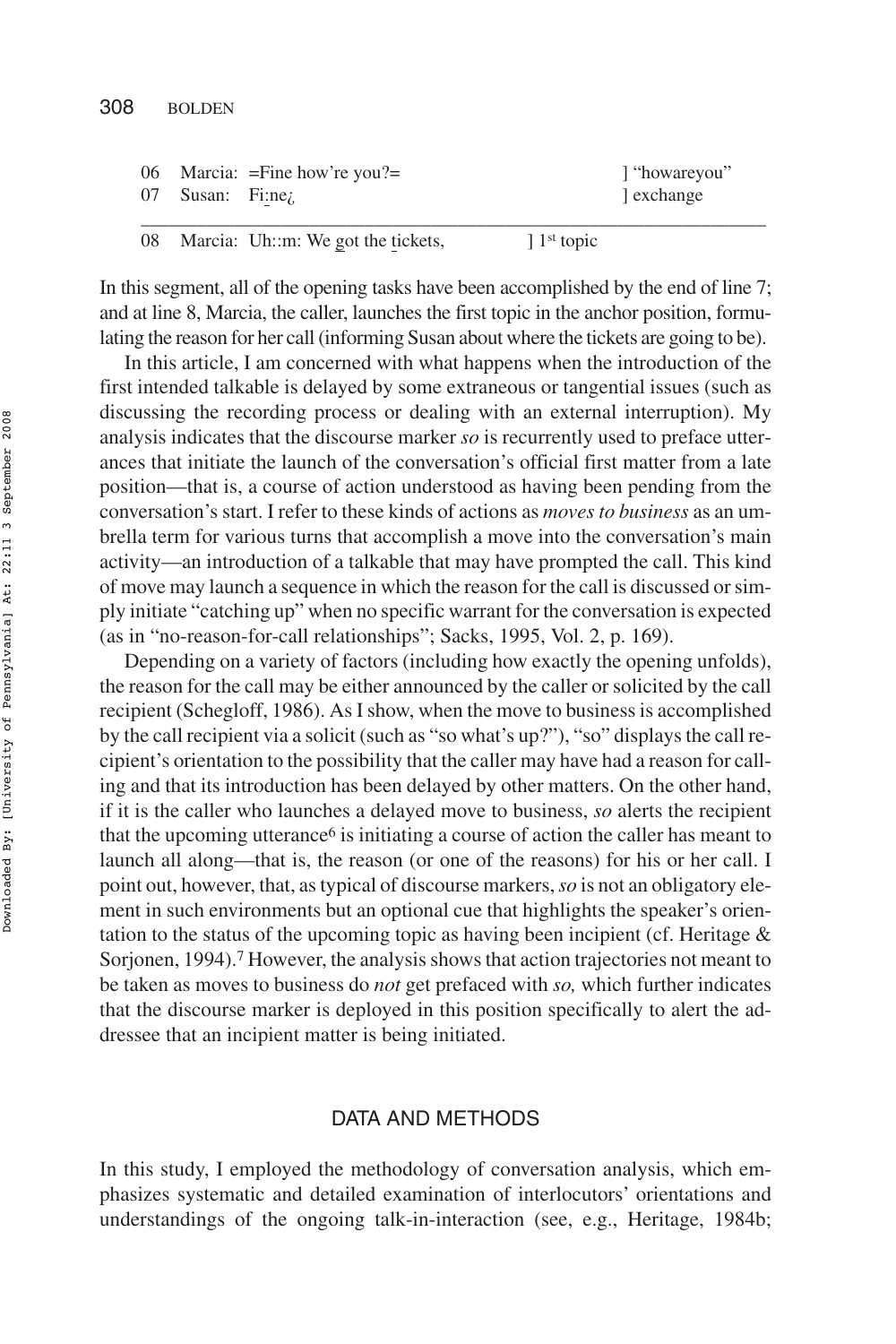Sacks et al., 1974). The larger research project on which this article draws (Bolden, 2005) analyzed a corpus of over 100 hr of recorded and transcribed, naturally occurring, casual interactions in American English, both on the telephone and face-to-face, as well as a number of recorded interactions from in a variety of institutional settings.8 Most examples I present in this article are casual telephone conversations taken from the CallFriend and CallHome corpora collected by the Linguistic Data Consortium of the University of Pennsylvania.9 Overall, I examined approximately 250 conversation openings for this article, and I analyzed over 100 instances of *so* usage.

To better understand the dynamics of the CallFriend and CallHome conversations, several notes about the research protocol are in order. These research projects provide participants with a 30-min, free, long-distance phone call to a person of their choice (typically a friend or a family member) and a small monetary reward for the caller. Callers telephone a central phone number to get connected to their desired destination. In the beginning of the conversation, the participants hear a message that informs them about the conditions of the study. The recording of the conversation starts after the message has been played. Thus, these recordings do not ordinarily contain opening sections (unless the phone has been passed on to another party). On occasion, recorded calls appear to be second calls after an initial contact between the parties has already been made. Such calls, when identified, were excluded from the analysis because topical resumption practices are quite different from what is being considered here (Bolden, 2005; Jefferson, 1972; Mazeland & Huiskes, 2001; Wong, 2000).

The message played in the beginning of these phone calls disrupts the routine movement from the conversation opening section to the anchor position, as parties typically start off by addressing, in some way, the institutional contingencies of the phone call. Thus, the research study becomes the first topic of the conversation, which delays (sometimes quite significantly) the move to the conversation's core activity—a discussion of some possible intended talkables. When the parties do finally close the discussion of the study and initiate a discussion of their reasons for calling, utterances that accomplishes this "move to business" are often prefaced with *so.*

Several caveats about limitations of these data sets are in order. Under the conditions of the study, the reason for a particular call may be rather problematic, and its problematic nature is revealed in some of the calls. One issue is that the call is made for "free" (no long distance charges), which lowers the expectation for having a particular reason for calling (the call may be judged to be made just because it is free). Additionally, because the call is known in advance to be about 30 min in length, parties assume they will be catching up and discussing a variety of topics and not just one interactional project. Although these contingencies have a significant effect on how the conversation proceeds, it is nonetheless evident (as the data show) that parties are oriented to the presence of the "official business" of the call (i.e., what they will talk about) aside from the institutional conditions under which it was made.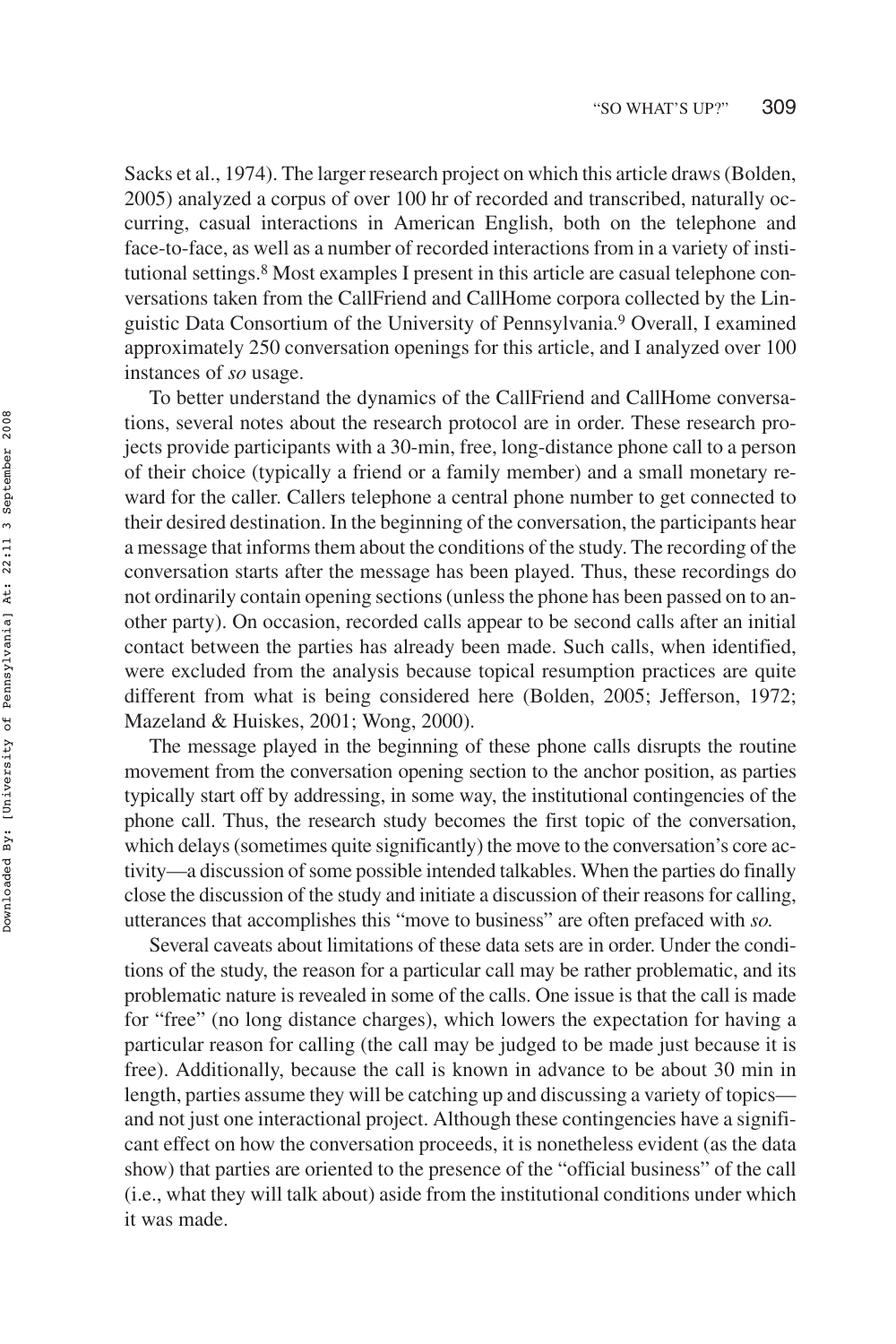In spite of these limitations, the use of these corpora is advantageous for the analysis at hand. Specifically, it offers a large number of calls (over 200) in which the parties have to deal with the same interactional problem—how to get from the "research discussion" to the first "intended talkable." Thus, analysts can avail themselves of a large number of examples from very comparable contexts. However, I provide—whenever possible—compatible instances from other telephone conversations that do not have the peculiar features described previously.

In the following sections, I examine how delayed "moves to business" are accomplished and delineate environments for *so* use. I first discuss moves to business initiated by the recipient of the phone call and then those initiated by the caller.

## CALL RECIPIENT-INITIATED MOVES TO BUSINESS

There are different ways of launching a discussion of possible talkables in a telephone conversation. The recipient of the call may initiate such discussions<sup>10</sup> by (a) soliciting the caller's reason for the call (e.g., "So what's up?"), (b) proffering a particular topic (e.g., "So how was your day?"), or (c) unilaterally nominating a topic (e.g., "I have to tell you that …").

Note that these alternatives are not equal ways of advancing the conversation. *Soliciting* the caller's reason for the call conveys the call recipient's understanding that the caller has (or may have) a particular reason for calling. *Proffering* a specific topic invites the caller to discuss a particular issue that is caller regarding (Schegloff, 2006). When a call recipient proffers a topic in the anchor position, it may suggest the recipient's understanding that both parties have equal rights to the anchor position—either because the caller has no special reason for calling (as in a *no-reason-for-call relationship*) or because the recipient already knows the reason and now proffers it as the first topic. Unilateral topic *nomination* in the first topic position is, again, different, as its design commonly reflects an orientation to this topic as not being the "official order of business" but rather something that call recipient does before they deal with the caller's reason for the call.

The analysis of recipient-initiated moves to business has shown that the discourse marker *so* is recurrently used to preface topic solicitations and topic proffers but not unilateral topic nominations. In the following discussion, I show what this finding says about the use of *so* as a marker of emergence from incipiency and how its deployment helps participants navigate the juncture from extraneous matters to the conversation's core activity.

#### Reason-for-the-Call Solicitations by Call Recipients

One way to move out of openings and launch the discussion of the conversation's business is for the call recipient to solicit the caller's reason for calling.11 In the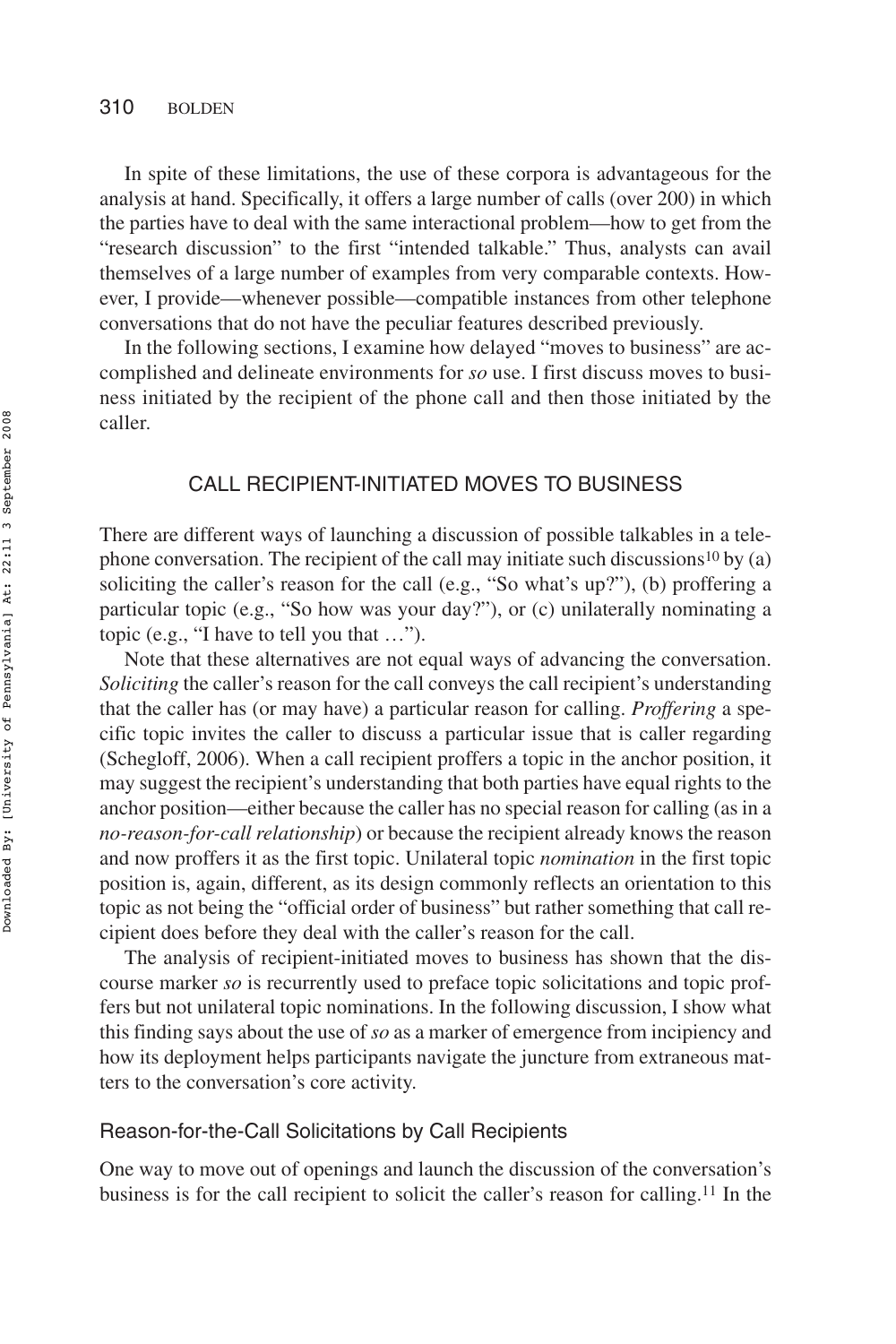following two examples, the solicitation follows an extraneous discussion and is prefaced with "so." The use of the discourse marker appears to suggest that the activity now launched has been expected and pending from the conversation's start and then delayed.

In Excerpt 5 (seen in part as Excerpt 1 previously), the recipient of the call (R) jokes about not being willing to participate in the study (lines 1–4) and then reverses his position (line 7; cf. Schegloff, 2001) and initiates the move to the business of the conversation by soliciting the caller's reason for calling (line 8):

Excerpt 5: CallFriend Eng 5051<sup>12</sup>

(0:05)

| 01 | R: | No way man, I'm not- (.) I'm not invo:lved.=I don'want    |
|----|----|-----------------------------------------------------------|
| 02 |    | my- v-v-v voice on this.                                  |
| 03 |    | (0.5)                                                     |
| 04 | R: | Heh                                                       |
| 05 |    | (0.8)                                                     |
| 06 |    | C: Heh-heh-heh .hhh $E$ You have tah hang u:p. $E$        |
| 07 |    | R: Nah: that's $^{\circ}$ alright. $^{\circ}$             |
| 08 |    | <b>SO WHAT'S UP.</b>                                      |
| 09 |    | (0.5)                                                     |
| 10 |    | C: Hey! $(0.2)$ U:m: .hhh $(1.0)$ I: uh::- called about   |
| 11 |    | uh:- $(0.8)$ some uh:- $(1.0)$ uh:- $(1.2)$ trip- $(0.5)$ |
| 12 |    | the flights up here?                                      |
| 13 | R: | Yeah.                                                     |
| 14 |    | (1.0)                                                     |
| 15 |    | C: .hh A:n it looks like that it works out pretty good.   |
|    |    |                                                           |

The solicitation question at line 8 is launched at the place where the first action trajectory (dealing with the study contingencies) is possibly complete. In response to this topic-solicitation question, the caller  $(C)$  states his reason for calling, which has to do with planning the call recipient's upcoming visit (starting from line 10). The topic solicitation question indicates the speaker's orientation to the presence of some pending business that prompted the call and treats the first topic of the conversation (the research study) as *not* constituting the official business of the conversation.

The discussion of the research project may not be the only sequence that delays the move to the conversation's core activity. In Excerpt 6, the introduction of the reason for the call is also delayed by an external intrusion—the ringing of another phone—and the incidental sequence (Schegloff, 2006, p. 237) that emerges from that. So although the conversation is from the same corpus, the delay here is due to a reason that has nothing to do with the peculiarities of the research design, which shows that*so* is used similarly in a variety of contexts. The conversation is between Adam, the caller, and his fiancée, Berta: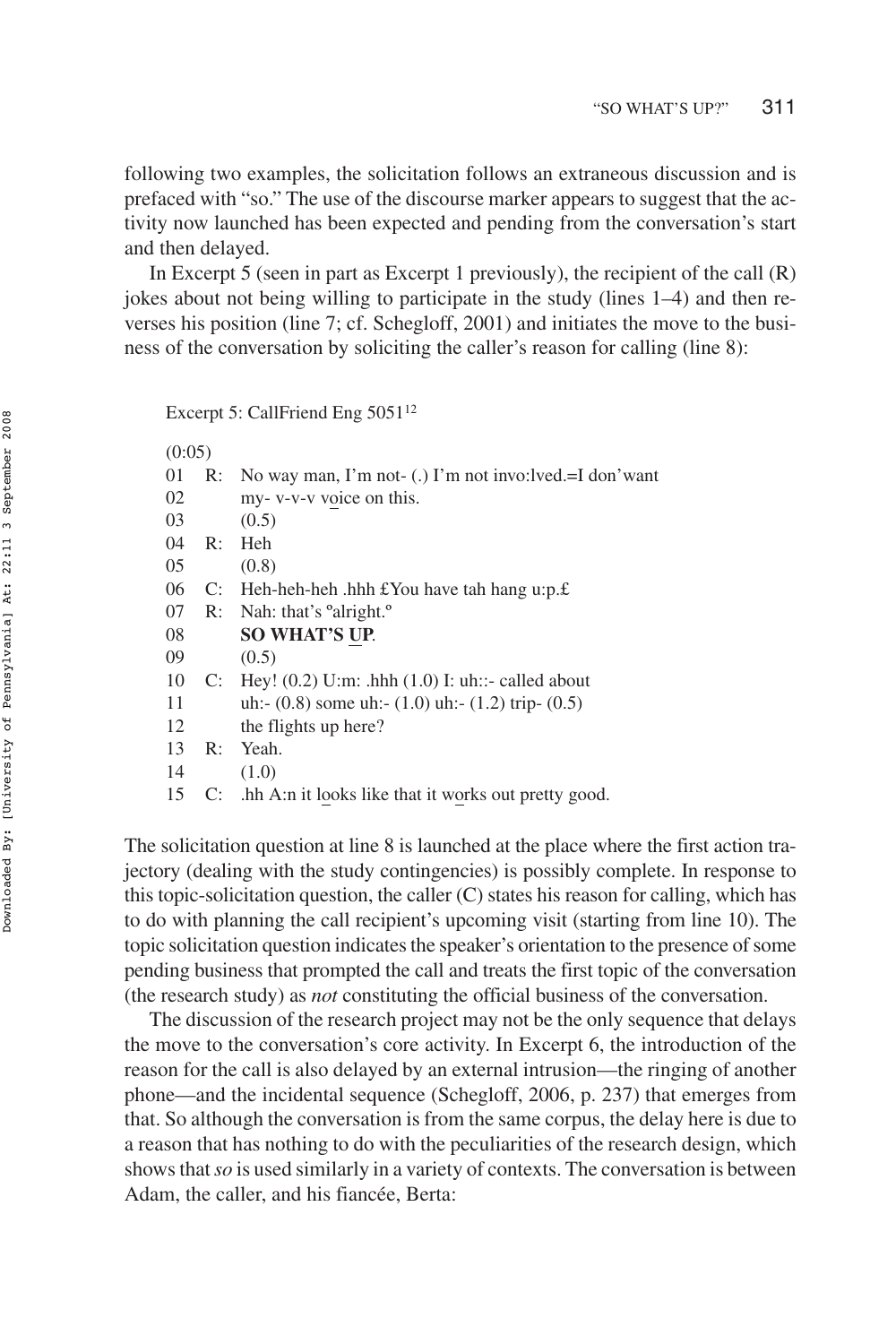```
Excerpt 6: CallFriend Eng 5435
(0:00)
01 AD: You heard that right,
02 BE: Hm-hmm,
03 (0.2)
04 AD: .hh hhh .hh [hSo:::h
05 BE: [tk.hh Yup.]
06 (2.5)
07 AD: ºSo keep in mind that [this is b-º
08 BE: [O(h)h my pho:ne's ringing
09 upstairs now.=too_
10 (0.2)
11 AD: Does it matter?
12 BE: Nope-.
13 (1.8)
14 BE: I don't care.
15 (.)
16 BE: ↑So what's up honey.
17 AD: {2.0}/{.hhh}
18 AD: Oh ma:n last night the phone rang, at- three thirty,
19 (.)
20 BE: In the morning?
21 AD: Yeah.
22 BE: .hhh You're kidding.
((a friend called with some very bad news))
```
In the beginning of the call, Adam and Berta briefly discuss the study (lines 1–7), but then Berta remarks that another phone in her house is ringing (line 8–9). Adam's uptake (at line 11) implies that the other phone should be ignored, and Berta agrees (lines 12–14). Having brought this incidental sequence to closure, Berta then launches an inquiry into Adam's reason for calling (line 16), prefacing it with "so." In response, Adam starts a telling about a family friend who had just had a terminal brain aneurism—a topic Adam had arguably intended to talk about and that gets discussed at length.

The use of *so*-prefacing in topic solicitations is position sensitive in that only delayed solicitations may receive the preface. When the reason-for-the-call discussion is not preempted by extraneous matters that divert routine openings, the discourse marker is *not* used as illustrated by the following segment:

Excerpt 7: SF2

|    |      | ((two rings)) |
|----|------|---------------|
| 01 | BOB: | Hello,        |
| 02 |      | (0.3)         |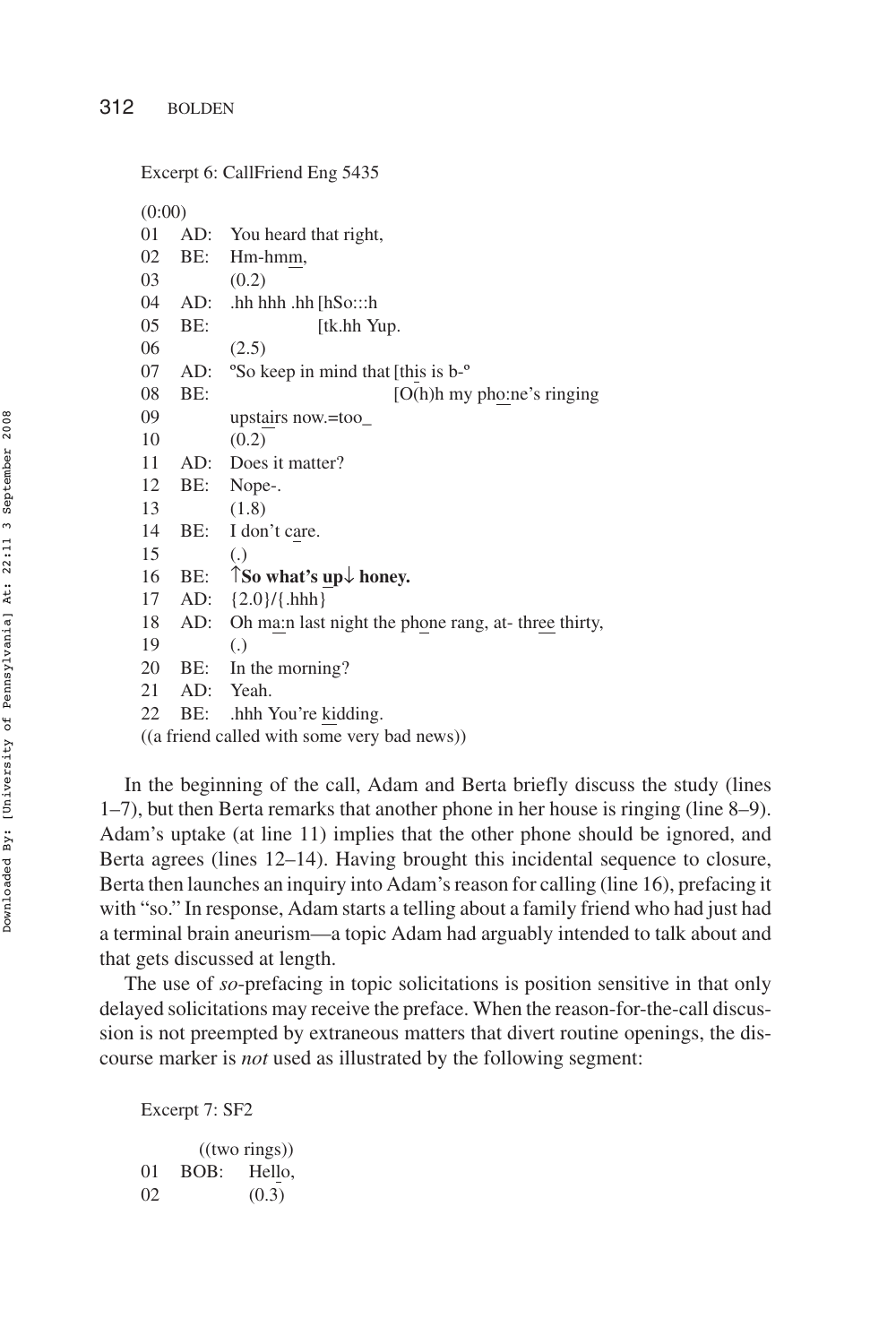| 0 <sub>3</sub> | MAR: | hhhh Hello is this Mister: Bob Rigalatto?                      |
|----------------|------|----------------------------------------------------------------|
| 04             | BOB: | This certainly i:s, hhh [hh                                    |
| 0.5            | MAR: | [ hhhh This i:s $uh((vl))hhhhhhMark$                           |
| 06             |      | Hubert here,=                                                  |
| 07             | MAR: | $=$ [hhh                                                       |
| 08             | BOB: | [hOh Mister Hu:bert.'n how's evrything.                        |
| 09             | MAR: | hOh just fine'n dandy, hh                                      |
| 10             | BOB: | That's good tuh hear. Good tuh hear my ma:n, <b>What's up.</b> |
| 11             | MAR: | hh- hhhhh We:ll I talked to: JoAnne Rogers uh:hh               |
| 12             |      | long distance last night?                                      |
| 13             | BOB: | Uh huh?                                                        |
| 14             | MAR: | t hhhhhhh A:nd uh, hhh she said thet uh: you guys were         |
| 15             |      | havin a party Friday h                                         |

Similarly to the first two examples (Excerpt 5 and Excerpt 6), the move to discuss the caller's reason for calling is accomplished by the call recipient (Bob) via a topic solicitation (line 10). However, here this action occurs immediately on completion of the routine opening tasks in the anchor position—and is not prefaced with *so.* The differential, position-sensitive usage of *so* suggests that speakers reserve this discourse marker for launching courses of action that have been delayed.

To summarize, when the move to the conversation's business is delayed, the recipient of the call may indicate the incipient character of such a move when inviting the caller to introduce the reason for his or her call via a topic solicitation. The *so*-prefaced turn through which she or he implements this action takes place after the previous matter, launched in the first topic position, has been brought to a possible completion. The *so*-preface marks the turn-constructional unit (TCU) as dealing with the business of the conversation that has been projected by the initiation of the call and delayed by other, incidental matters. The deployment of *so* in reason-for-the-call solicitations is limited to sequential environments in which such actions are delayed, which offers evidence for characterizing it as a marker of emergence from incipiency.

# Topic Proffers by Call Recipients

The recipient may initiate the move to the first intended talkable not only by soliciting the caller's reason for calling (as in the previous section) but also by proffering a particular, caller-relevant topic.13 In Excerpt 8, the recipient of the call (Rebecca) proffers the first topic (the caller's new job) after a discussion of the recording:

Excerpt 8: Arthur and Rebecca

01 ((2 rings)) 02 R: H'lo:,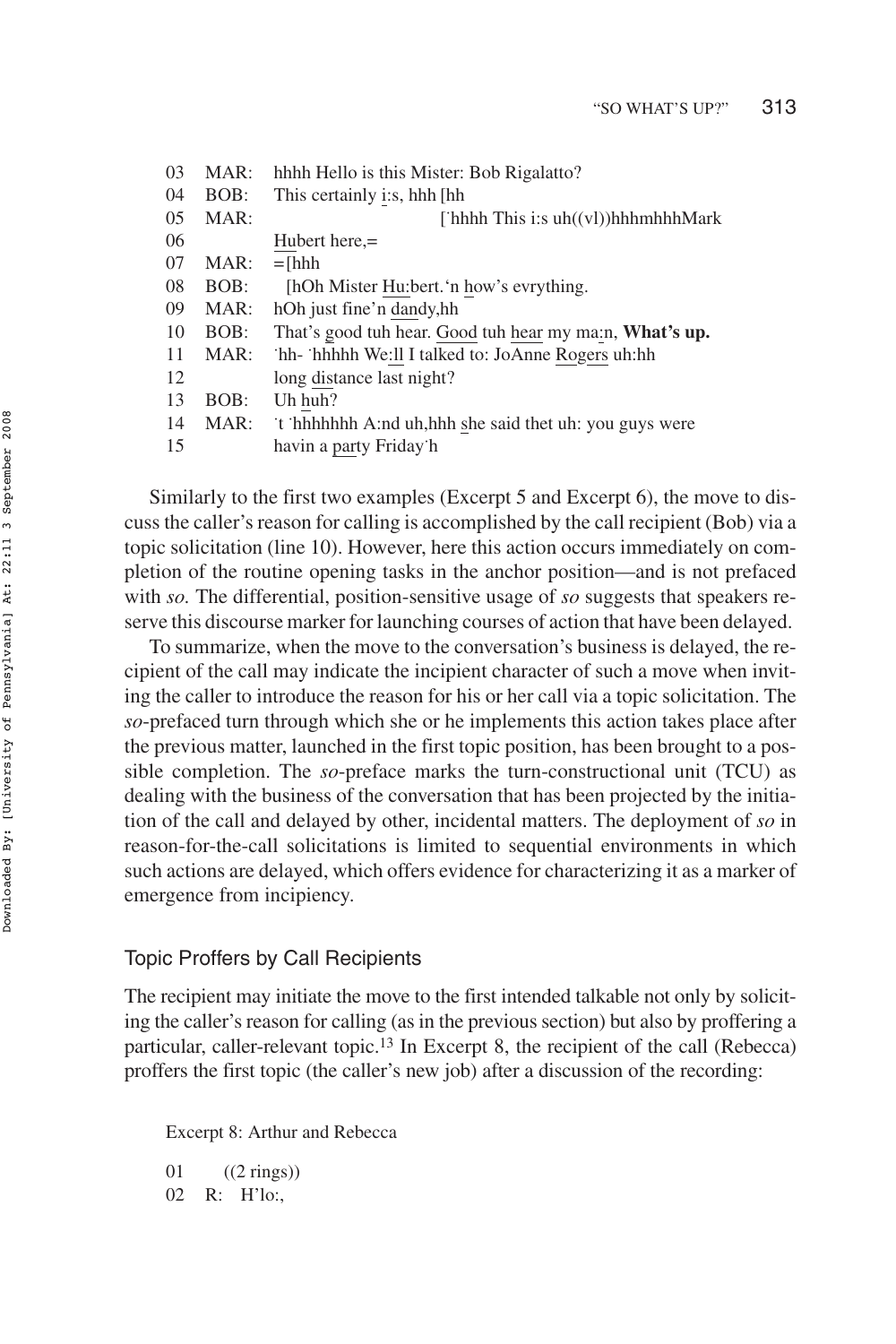- 03 A: H'lo:.
- 04 (0.2)
- 05 R: Hi.
- 06 A: How you doin.
- 07 R: ↑Arthur,
- 08 A: Yes [:.
- 09 R:  $[H(h)]$  [i(h).
- 10 A: [.hhh hoh hoh hoh hoh .hhh W(h)hy.
- 11 R: £How are you. £
- 12 A: You are be:ing recorded.

((several lines omitted; discuss the recording))

- 13 R: No no I'm not nervous.
- 14 A: hehh! hh
- 15 R: I can handle it.
- 16 A: Yih hh!h [eh-heh
- 17 R: [**So you ta- you took the j^ob huh,**
- 18 A: W'll I'm working day times,
- 19 R: Yeah?=
- 20 A:  $=$ A:nd um (.) for (.) wha:t I what I did wuz I
- 21 asked them if I cud work like fr'm one to seven,
- 22 (0.5)
- 23 A: for this week an' next week.

((continue about Arthur's job))

Arthur preempts the introduction of his reason for calling with the announcement that the conversation is being recorded (line 12). This sequence gets quite significantly expanded, but at line 17, Rebecca finally moves the conversation on by proffering an addressee-attentive topic, Arthur's new job. This move to business is accomplished via a "*so*"-prefaced statement about the addressee (a "B-event" statement; see Labov & Waletzky, 1967) followed by a tag ("huh"). The turn formulates the news that has apparently transpired since the two last talked, inviting the recipient to expand on the matter. By proffering this as the first official topic, Rebecca indicates her understanding that Arthur's call was at least partially made to talk about the news—and, indeed, the topic is embraced and discussed at length. Given the late positioning of this first topic initiator, "so" here can be seen to mark the incipient character of this course of action—thus suggesting that the topic has been on the speaker's interactional agenda.

The following segment demonstrates that reason-for-the-call proffers after digressions unrelated to recording conditions may unfold very similarly and be prefaced with *so* as well. In Excerpt 9, Ben calls Albert a few hours prior to the party Albert is hosting. Here, the call recipient initiates a move to the first order of business after some joking around: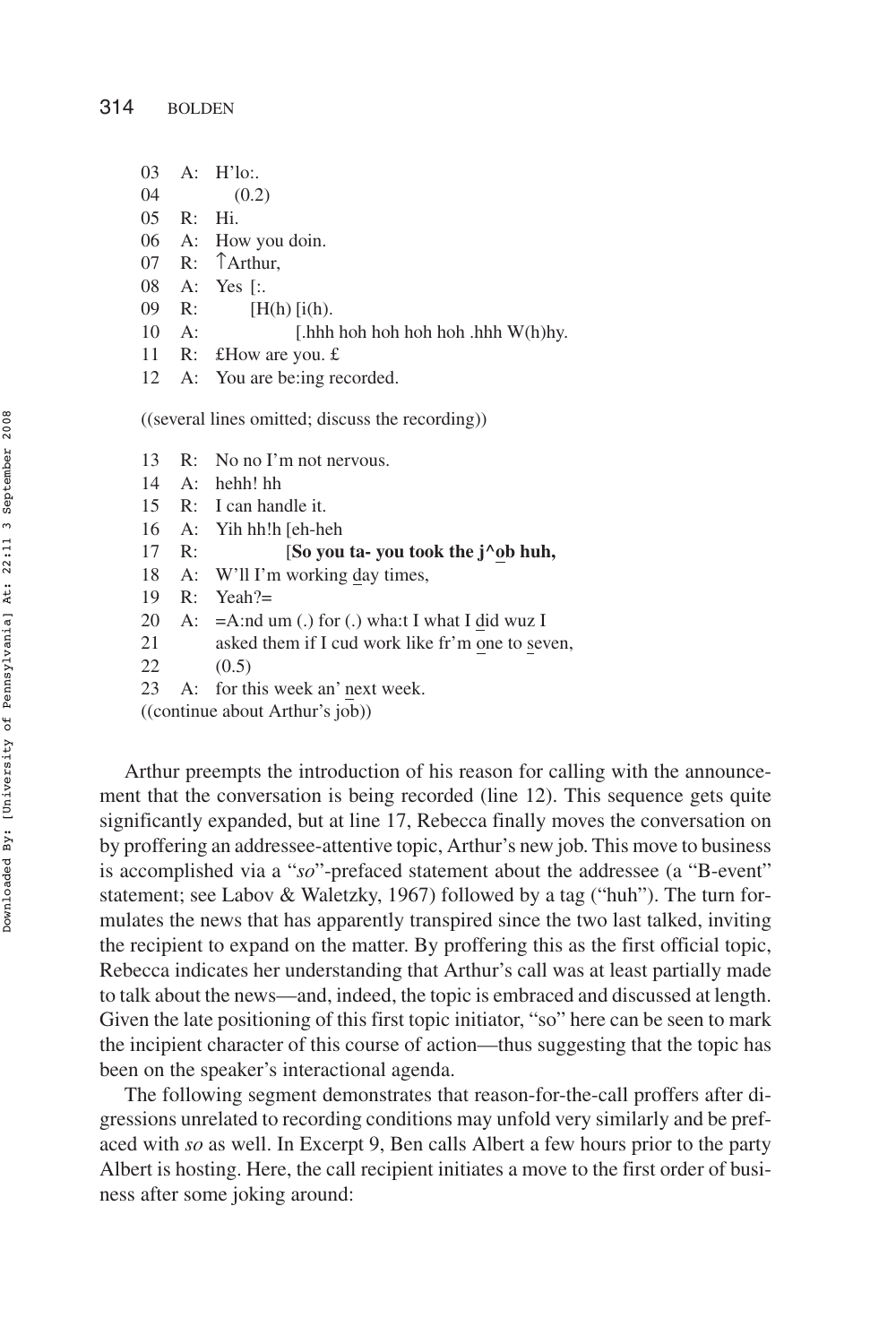# Excerpt 9: TCIA Duck

|    |      | (0:58) Albert was fetched by his wife who first answered the phone |
|----|------|--------------------------------------------------------------------|
| 01 | Alb: | (He/Hu)llo:?                                                       |
| 02 |      | (0.2)                                                              |
| 03 | Ben: | $Hello:=$                                                          |
| 04 | Alb: | =Hi∶.                                                              |
| 05 | Ben: | Is this nine three sev'n fou: r five one fou: $r$ ?=               |
| 06 | Alb: | =Mmhm:=                                                            |
| 07 | Ben: | $=$ Hi:::.                                                         |
| 08 |      | (0.4)                                                              |
| 09 | Alb: | Hi:.hh                                                             |
| 10 |      | (0.7)                                                              |
| 11 | Alb: | Huyih doing.                                                       |
| 12 |      | (0.2)                                                              |
| 13 | Ben: | Fi:e en you:?                                                      |
| 14 | Alb: | $((vi))$ hhhh $((v))$ hu::hhh $(.)$ hh                             |
| 15 |      | (0.2)                                                              |
| 16 | Ben: | Oh I'm wash'n my ca:r:,                                            |
| 17 |      | (.)                                                                |
| 18 | Alb: | $u$ [O h : : ].                                                    |
| 19 | Ben: | [A:n' I y ] is got through pluckin a du:ck.                        |
| 20 |      | $\left( .\right)$                                                  |
| 21 | Alb: | [Oh: : ]                                                           |
| 22 | Ben: | [e-heh .h]h hheh.hh hhuh.hh [h hhhh .hh]                           |
|    |      | ((several lines omitted))                                          |
| 23 | Alb: | hhhheh-hn, (.hhhh)                                                 |
| 24 |      | (0.2)                                                              |
| 25 | Alb: | Uhhhhhh. Sih you guys comin over tihni:ght?                        |
| 26 | Ben: | Yeah.                                                              |
| 27 |      | (0.2)                                                              |
| 28 | Alb: | Yiare.hh                                                           |
| 29 | Ben: | Yah.                                                               |
| 30 | Alb: | Okay.Good.We're havin a h-buncha                                   |
| 31 |      | people over too [:.                                                |
| 32 | Ben: | [Oh are yih?                                                       |
| 33 |      | $\left( .\right)$                                                  |
| 34 | Alb: | Yeh it sort'v uhhh [stardih-] started out ez sorta=                |
| 35 |      | $[(\text{door})]$                                                  |
| 36 | Alb: | =impromptu en now it's, ended up tih be a party,                   |
| 37 | Ben: | Oh yeaah?                                                          |
| 38 | Alb: | Uhhhh hihh                                                         |
| 39 |      | (0.5)                                                              |
| 40 | Ben: | So uh:m, (.) didju wan me do:: What time is this thing sta:rt.     |
| 41 | Alb: | Oh I don'know, $((vl))$ whyn $((v))$ chu g'mon over aboutah::      |
|    |      |                                                                    |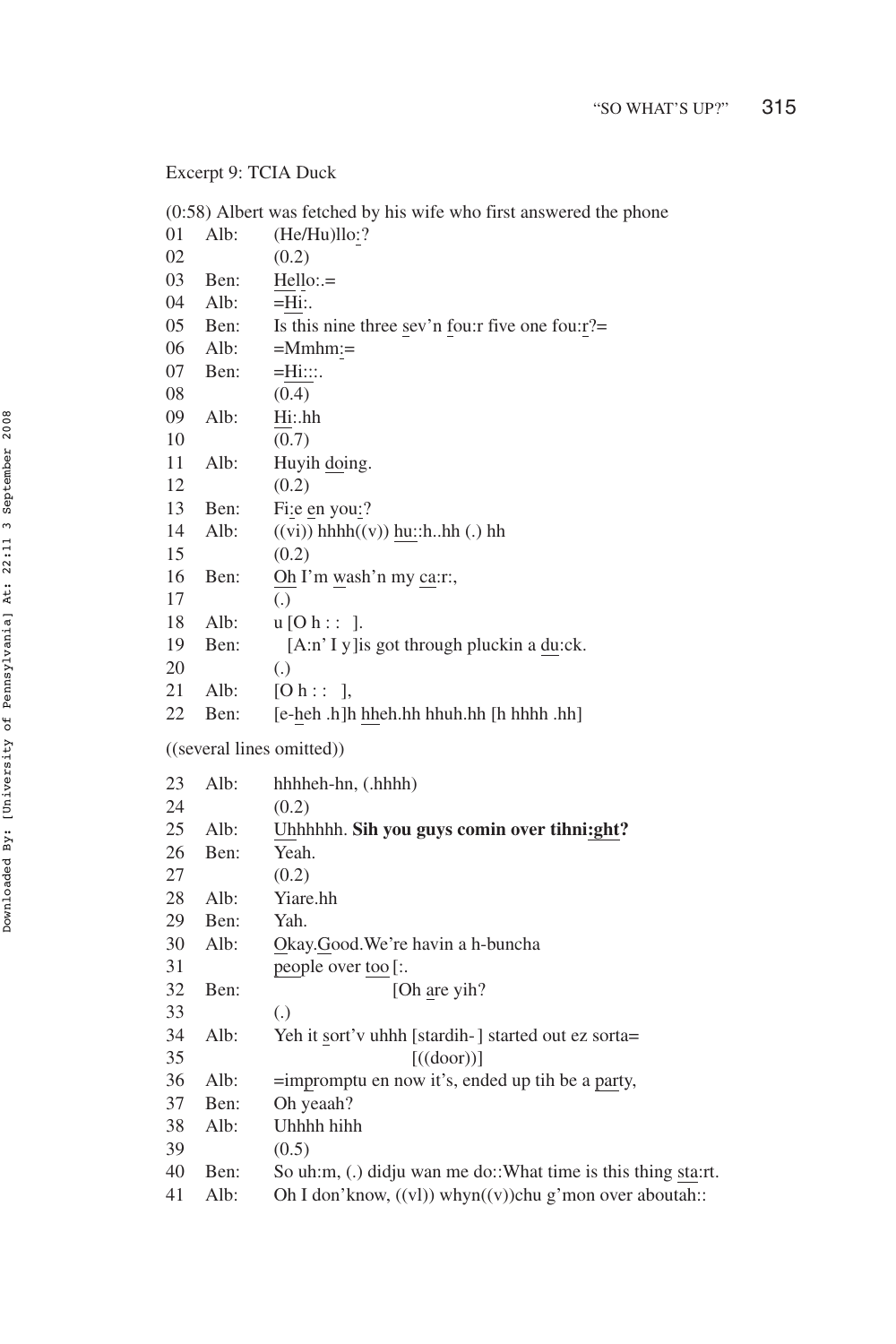42 oh: seven thirdy er: closer tuh ei:ght, 43 Ben: A-'ri:ght,=

After the opening of the conversation is dealt with (lines  $1-14$ ),  $14$  Ben does not introduce his reason for the call, choosing instead to report on his prior activities (lines 16 and 19). The "plucking the duck" sequence, apparently meant to elicit laughter, gets closed (line 23), and after a bit of silence, Albert proceeds with an inquiry about Ben's coming to the party (line 25). The inquiry implements the move into the business of this conversation. Launched by the call recipient via a topic proffer, it represents the recipient's guess about the reason behind the phone call. *So*-prefacing on this turn indicates the pending character of the matter, projected by the call initiation and delayed by the intervening joking sequences. The fact that the party was indeed the reason for Ben's call is confirmed when he launches his first "serious" action sequence about party arrangements (at line 40).<sup>15</sup> Notably, Ben also uses "so" preface to indicate that the matter has been on his agenda.<sup>16</sup>

As observed earlier (see Excerpt 7), the use of *so* on recipient-initiated introductions of the first "intended" topic is restricted to the environments in which such utterances are displaced from the anchor position. When recipients proffer possible reason-for-the-call discussions early in the phone call, the *so*-preface is not employed. In the following segment, Tony calls his ex-wife about their son Joey's return trip home after vacationing at Marsha's:

Excerpt 10: MDE:MTRAC:60-1:2 Stolen

| 0 <sub>1</sub> | Marsha: Hello:? |  |
|----------------|-----------------|--|
|                |                 |  |

- 02 Tony: Hi: Marsha?
- 03 Marsha: Ye:ah.
- 04 Tony: How are you.
- 05 Marsha: Fi::ne.
- 06 (0.2)
- 07 Marsha: **Did Joey get home yet?**
- 08 Tony: Well I wz wondering when 'e left.
- 09 (0.2)
- 10 Marsha: hhh Uh:(d) did Oh: .h Yer not in on what ha:ppen'.(hh)

When the call recipient brings up the interactional agenda for the call (line 7), she does so early (in place of a reciprocal "howareyou" inquiry) rather than late (as in Excerpt 8 and Excerpt 9). The absence of *so*-prefacing on this move to business is in line with my characterization of *so* as a marker of the current matter's emergence from incipiency.

To summarize, call-recipient-initiated introductions of the caller's reason for calling are commonly prefaced with *so* when delayed by some sort of intervention. The discourse marker alerts the addressee that the upcoming turn is launching an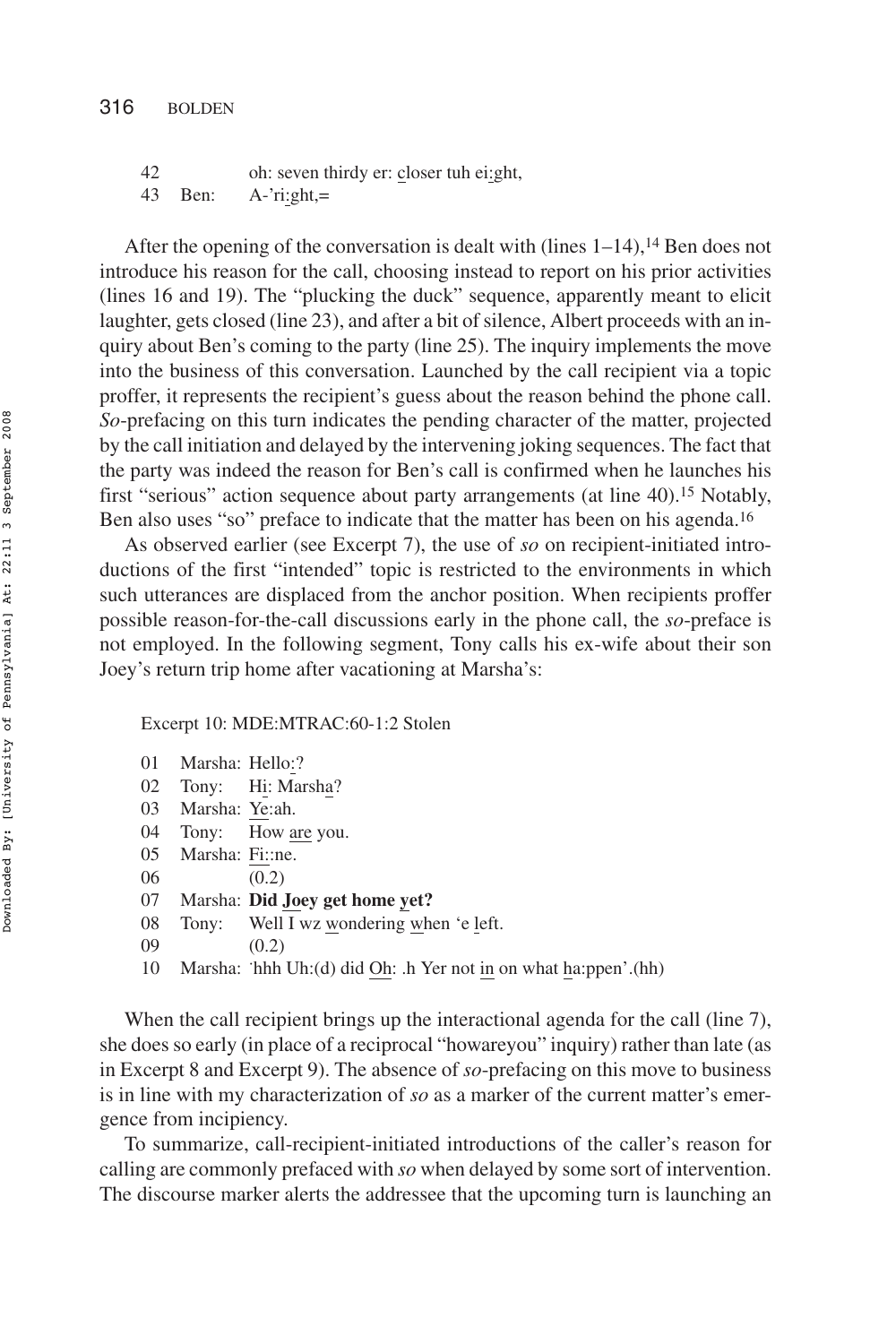incipient activity, thereby inviting the addressee to understand the action being accomplished as having been pending and delayed.

### First Topic Nominations by Call Recipients

I have shown that following an intervening matter (such as a discussion of the research design or some other incidental sequence), call recipients can solicit the caller's reason for the call or, alternatively, proffer a caller-related topic as a way of moving the conversation forward. In addition, call recipients may use this position to further postpone (and possibly derail) the reason-for-the-call discussion by unilaterally nominating their own topic. Even though these topic nominations move the conversation out of some extraneous discussion that has delayed other interactional business, interestingly, they do *not* get the *so*-preface. The lack of *so*-prefacing on such topic nominations reflects the fact that these topics have not been projected from the conversation's start—unlike the initiation of the reason-forthe-call sequences discussed earlier.

Sequences initiated via call recipients' unilateral topic nominations share several characteristics. These sequences commonly launch call *recipient* topics (i.e., they are self-regarding in nature), announce something unexpected to the caller (i.e., news of some sort), and are usually either latched to or produced in overlap with the prior turn. All of this suggests that these courses of action have not been anticipated and not treated as having been pending. This is reflected in the absence of*so* preface.

In Excerpt 11, for example, the recipient of the call (Anna) initiates the first topic, preempting the move to the reason-for-the-call sequence:

#### Excerpt 11: CallFriend Eng 6093

| (0:00) |       |                                                              |
|--------|-------|--------------------------------------------------------------|
| 01     | Anna: | (Hello rias.)                                                |
| 02     | John: | He:y.                                                        |
| 03     |       | (0.2)                                                        |
| 04     | John: | $[>^{\circ}$ That's (partay the)] <sup>o</sup> $<$           |
| 05     | Anna: | Du:de. Um I have a friend here<br>[.hhh                      |
| 06     |       | who wants to know whether you're my da:d.                    |
| 07     |       | (0.5)                                                        |
| 08     | John: | $\lt$ #O:h# re:ally?,>                                       |
| 09     | Anna: | Kh-kh-yeah.                                                  |
| 10     | John: | We tell'er that $n \times I$ m notcher-                      |
| 11     | Anna: | $\lceil \uparrow \rangle$ No no ] no no:!< $(C(h)l(h)o(h)e)$ |
| 12     |       | It's No: It's cool.                                          |

At line 4, John, who is the caller, starts to explain the study. The call recipient (Anna) interrupts by launching a new sequence (lines 5–6). The sequence initiation is done as a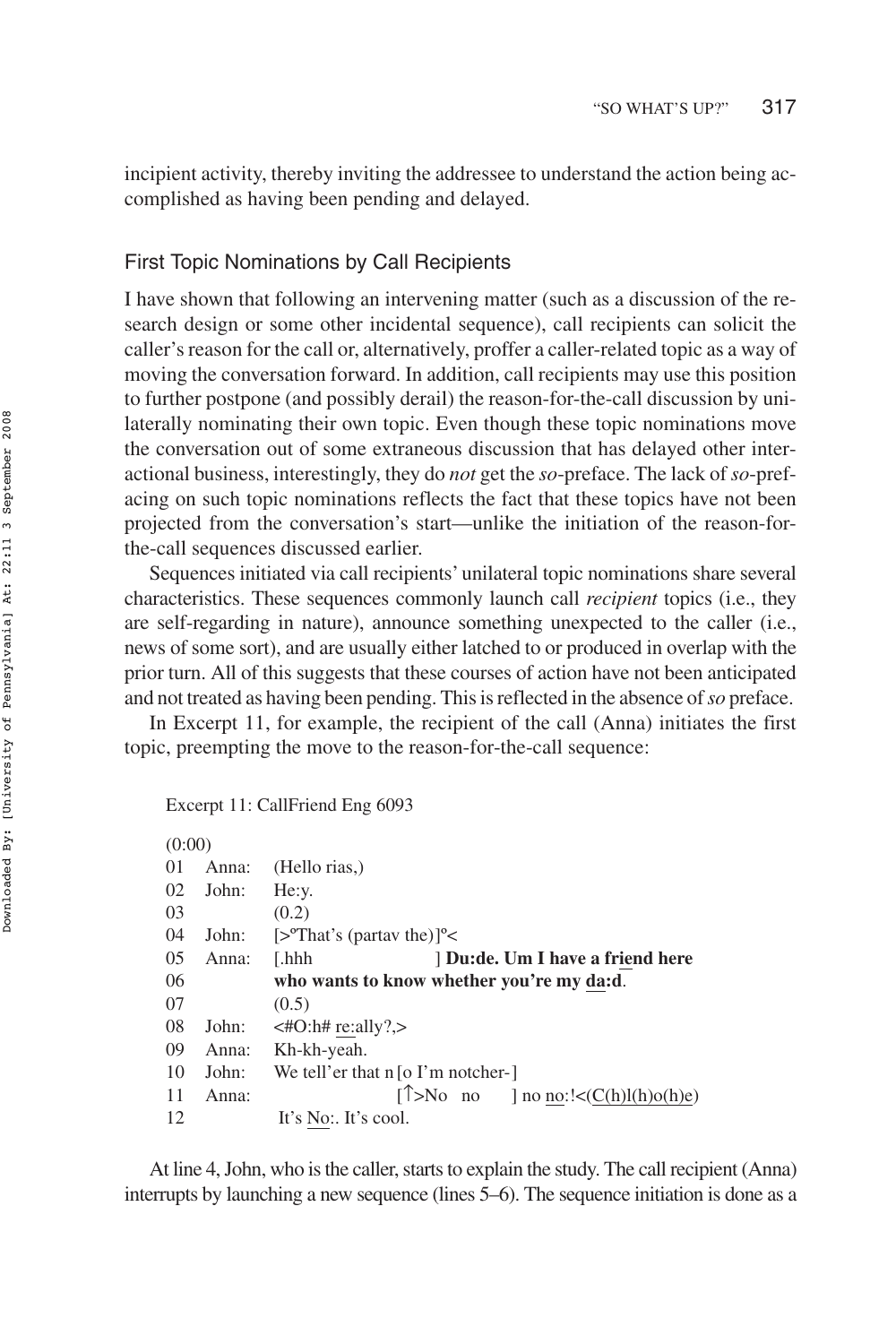"spur of the moment" informing. Anna reports on something that apparently is taking place during the conversation: Note specifically the use of "here," suggesting that Anna's friend is there with her asking the question. (It's also a joke.) The call recipient's report concerns a matter the caller could not have known about. All of this suggests that the sequence does not launch an incipient topic—in fact, it further delays the move to business of the conversation (a discussion of the caller's reason for calling).<sup>17</sup>

The next segment (previously seen as Excerpt 6) shows another variation on the same practice. Here the recipient of the call (Berta) reports a noticing of a concurrent event:

Excerpt 12: CallFriend Eng 5435

| 01 |     | AD: You heard that right,                                  |
|----|-----|------------------------------------------------------------|
| 02 |     | BE: Hm-hmm,                                                |
| 03 |     | (0.2)                                                      |
| 04 | AD: | hh hhh .hh [hSo:::h.                                       |
| 05 | BE: | [tk.hh Yup.                                                |
| 06 |     | (2.5)                                                      |
| 07 | AD: | <sup>o</sup> So keep in mind that [this is b- <sup>o</sup> |
| 08 | BE: | $[O(h)$ h my pho:ne's ringing                              |
| 09 |     | upstairs now.=too_                                         |
| 10 |     | (0.2)                                                      |
| 11 |     | AD: Does it matter?                                        |
| 12 | BE: | Nope-.                                                     |
| 13 |     | (1.8)                                                      |
| 14 | BE: | I don't care.                                              |
| 15 |     | $\left( .\right)$                                          |
| 16 |     |                                                            |
|    | BE: | $\uparrow$ So what's up $\downarrow$ honey.                |

While the caller (Adam) attempts to explain the study (line 7), Berta interrupts with an announcement of the phone ringing. The preface "oh" functions as a change-of-state token and marks this as a just-now-noticed event (Heritage, 1984a). Obviously, neither the caller nor the recipient could have anticipated the ringing, and the absence of *so* is clearly explained by the fact that the turn does not launch an incipient or pending discussion.

So we have seen that when topics are unilaterally raised by call recipients, they are not prefaced with *so,* which confirms the understanding of *so* as a marker of emergence from incipiency. The absence of *so*-prefacing on such utterances demonstrates that they are not being treated as having been incipient from the conversation's start. In fact, the matters raised via unilateral topic nominations are commonly incidental (e.g., responsive to something in the immediate environment).<sup>18</sup> In effect, unilateral topic nominations further delay the introduction of the conversation's reason-for-the-call discussion.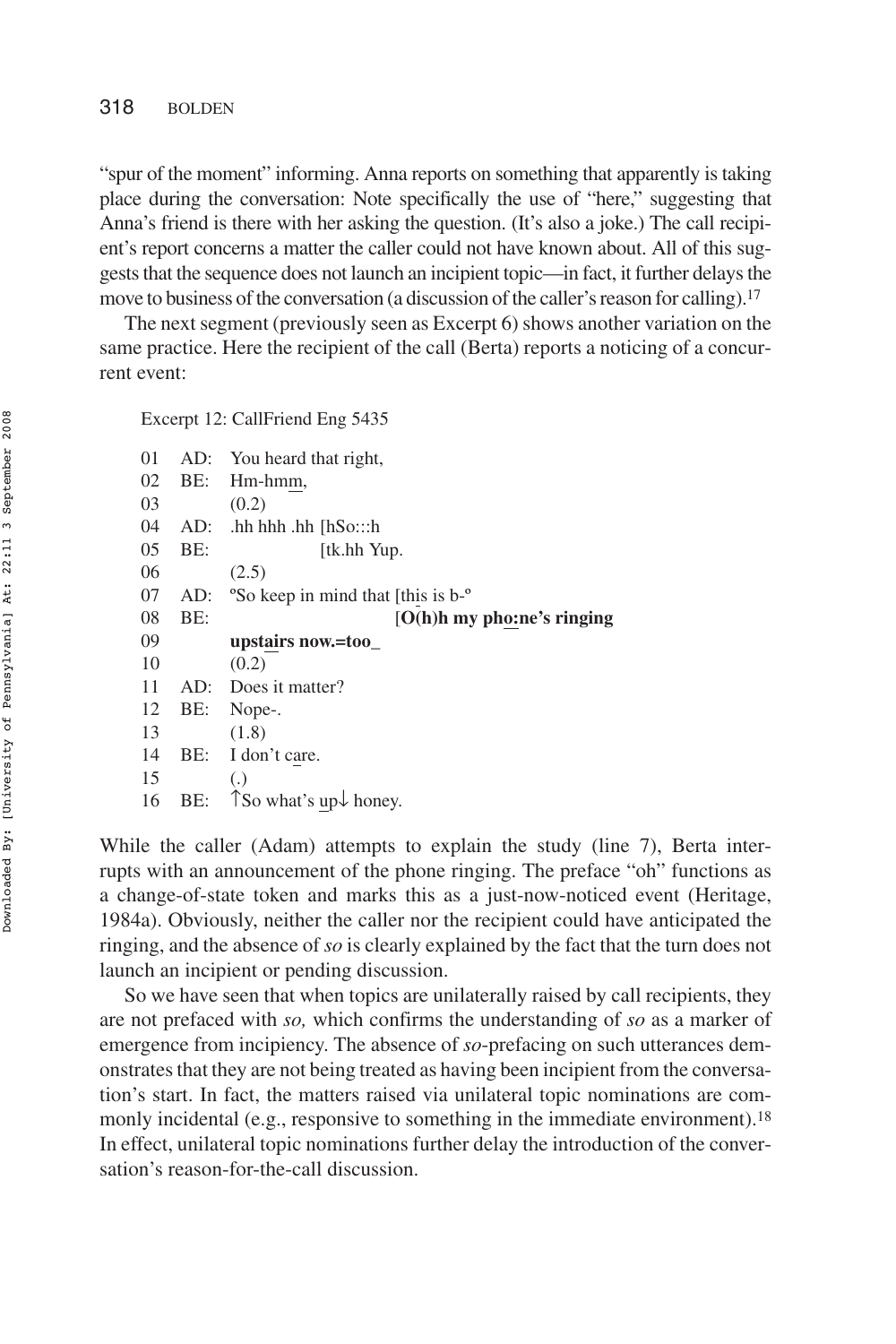The analysis of various ways in which call recipients launch moves to business—and especially, the differential use of*so* in such turns—indicates that parties in interaction routinely differentiate between "official" talk (having to do with reasons for making the call) and "unofficial" talk (that deals with spur-of-the-moment, contingent issues) and are sensitive to the placement of such talk in conversation. This suggests that the discourse marker *so* is deployed in relation to the overall structural organization of the conversation as a unit and is, thereby, a resource for managing such interactional junctures.

## CALLER-INITIATED MOVES TO BUSINESS

Having seen how call recipients use the discourse marker *so* in utterances that implement delayed moves to business, I examine how *so* is employed by *callers*in the same interactional environment. Callers can initiate the introduction of the first "intended talkable" by doing one of the following: (a) soliciting the first topic and thus either forfeiting or postponing the introduction of a reason for the call (e.g., *So what's up?*); (b) proffering a specific topic, which may be as a reason for their call (e.g., *So you are looking for a job?*); or (c) unilaterally nominating the first topic, possibly as a reason for the call (e.g., *So congratulations!* or *Did you send Kara the printer ribbons?*).

By *soliciting* a topic from the recipient in the anchor position, the caller indicates that she or he has no particular reason for calling—at least not one that should be introduced this early in the conversation. Callers may also *proffer* particular topics or *unilaterally nominate* topics or courses of action as a way of moving the conversation forward. Action trajectories launched in this position would ordinarily be heard as the caller's reason for calling (or, at least, as one of them), although there may be ways of preventing such a hearing (Couper-Kuhlen, 2001a; Schegloff, 1986). Proffering a topic for the addressee to embrace is a practice for launching addressee-related issues (who, in this case, is the call recipient), whereas unilateral topic nominations may either deal with the recipient or the caller himself or herself (Schegloff, 2006).

*So*-prefacing on caller-initiated moves to business is distributed in an interesting way. As might be expected from the discussion so far, moves to business in this delayed position that are done via topic solicitations and topic proffers are recurrently prefaced with *so,* as are addressee-regarding, unilateral topic nominations. However, topic nominations that raise *self*-regarding matters do not tend to get the preface. The differential usage of *so* suggests that callers may avoid the implication of having been waiting to introduce a self-attentive matter by choosing *not* to preface it with *so* (cf. Bolden, 2006).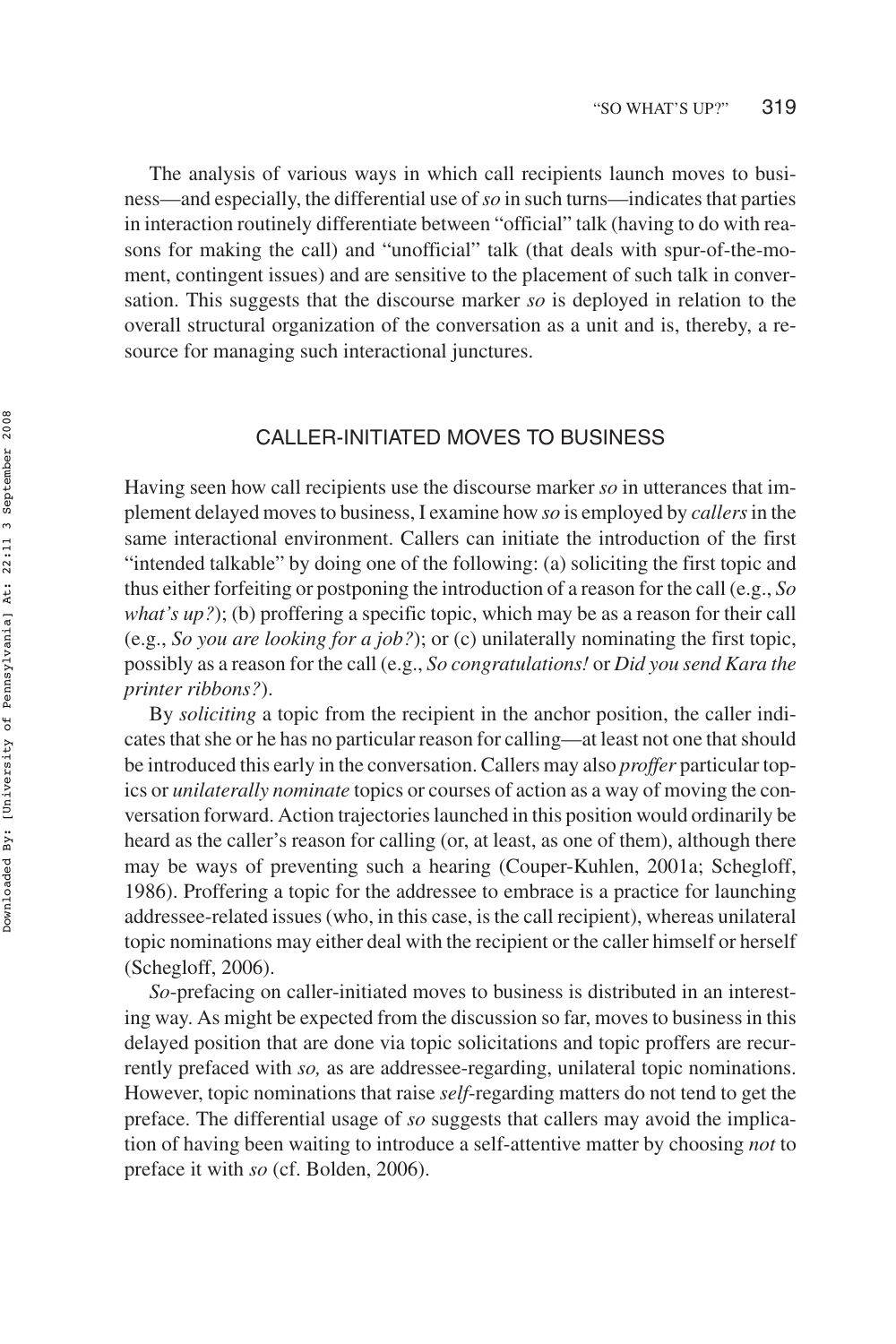## Topic Solicitations by Callers

In the following two examples, the caller initiates a move to business after the discussion of the research study comes to completion. Instead of suggesting a particular reason for the call, however, the caller solicits a topic from the recipient, thus indicating the absence of a specific reason for calling (at least, for the time being<sup>19</sup>), presenting this as a social call made to simply "catch up" with the recipient.

In Excerpt 13, Steve, the caller, is talking to his girlfriend, Tamara. First they discuss the technical aspects of the recording (up to line 16); and after the topic is closed, Steve initiates a move to the conversation's core activity (second TCU in line 18).

Excerpt 13: CallFriend Eng 6065

| (0:00) |      |                                                                                                      |
|--------|------|------------------------------------------------------------------------------------------------------|
| 01     | STE: | I think we're supposed to press one right, <did'e td="" tell="" you<=""></did'e>                     |
| 02     |      | to press one?                                                                                        |
| 03     | TAM: | No:                                                                                                  |
| 04     |      | (0.2)                                                                                                |
| 05     | X:   | $((\text{sound as if pressing the button}))$                                                         |
| 06     | STE: | [Uh-                                                                                                 |
| 07     |      | (2.2)                                                                                                |
| 08     | STE: | Okey.=I guess we're okay.                                                                            |
| 09     |      | (0.2)                                                                                                |
| 10     | STE: | .hhAm [Hhehhh                                                                                        |
| 11     | TAM: | [HHH heh-heh-heh                                                                                     |
| 12     | STE: | TAlright.=So, ah:hm:.                                                                                |
| 13     |      | (0.5)                                                                                                |
| 14     | STE: | $\downarrow$ .hOkey it'll complain later.                                                            |
| 15     |      | $\left( .\right)$                                                                                    |
| 16     | STE: | when we need to hang up.                                                                             |
| 17     | TAM: | Okay.                                                                                                |
| 18     | STE: | TOkay. [So what's up.                                                                                |
| 19     | TAM: | [heh-heh-heh                                                                                         |
| 20     | STE: | $(H)$ mhm: $= ((half \, laugh))$                                                                     |
| 21     | TAM: | = $\text{[Not much. } \text{ah:} \text{m} (2.0) \text{ a::} \text{ I'm (trying)/(sory) about the::}$ |
| 22     |      | $(0.2)$ I () keep on changing my mind wanning to speak.                                              |
| 23     | STE: | That's okay.                                                                                         |
|        |      | ((in reference to an e-mail exchange))                                                               |

Here the move to business is achieved via a topic solicitation that invites the recipient of the call to nominate her own topic (which she does at lines 21–22 when Tamara initiates a discussion of an ongoing e-mail exchange between the two of them). This sort of move suggests that the caller has no particular reason for call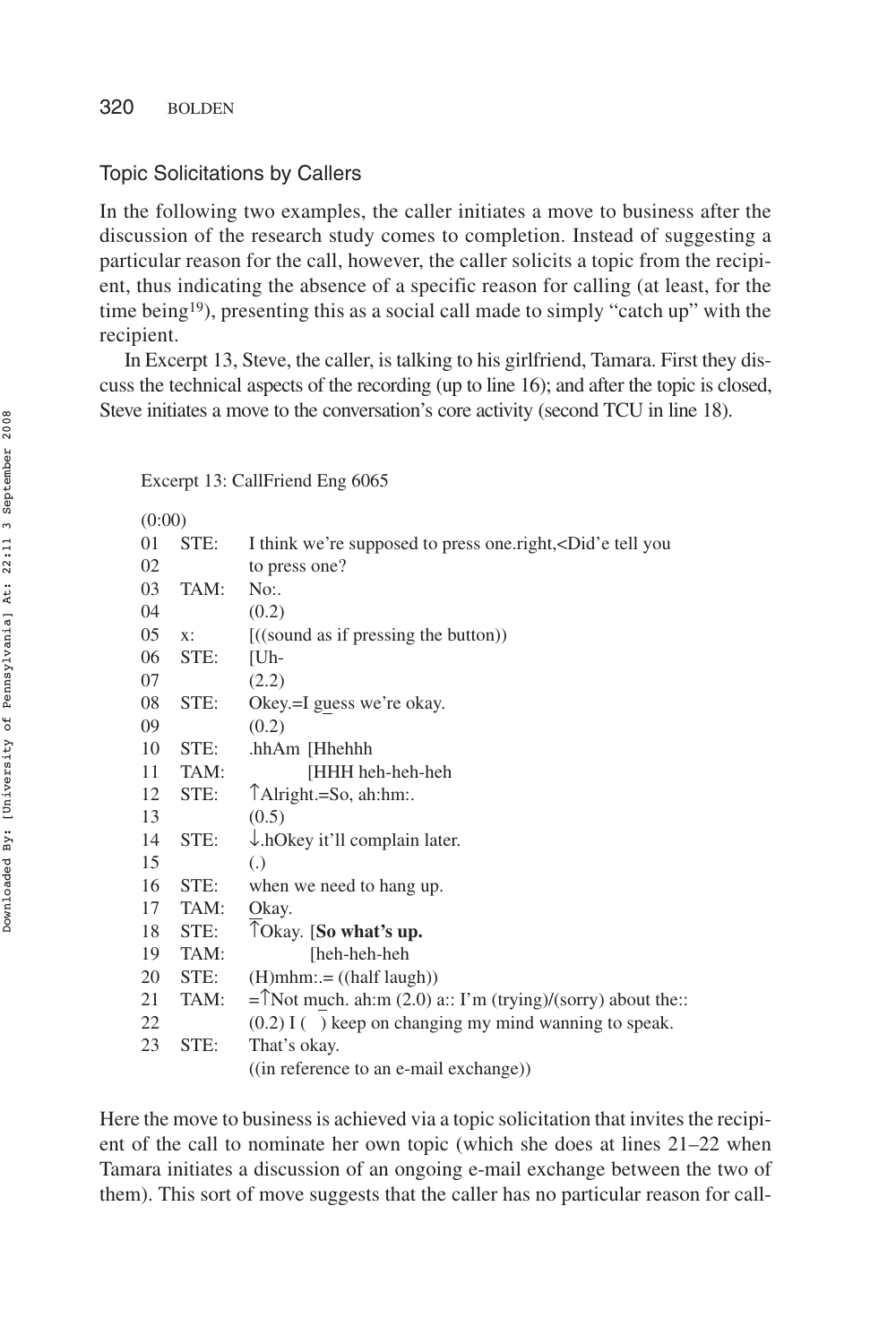ing—at least not one worth introducing this early in the conversation—and that he understand this conversation to be dedicated to catching up. Interestingly, the caller attempts to navigate the boundary between the discussion of preliminary matters (technical aspects of the recording) and the body of the call twice (see lines 12 and 18), both times using a very similar format to do so. In both cases, the caller produces a high-pitched closing token ("↑alright" at line 12 and "↑okay" at line 18) immediately followed by a "*so*"-prefaced utterance (cf. Couper-Kuhlen, 2004). The first attempt to launch the discussion of the conversation's business<sup>20</sup> is suspended in favor of a parenthetical comment on the recording, however (lines 14–15). After that brief sequence is closed, Steve re-does the shift into the conversation's business by soliciting the first topic from the addressee (line 18). The fact that "so" is deployed in both attempts to move the conversation forward underscores its role in helping navigate this conversational juncture by cuing the recipient in about the status of the upcoming course of action. In both instances, the "so"-preface indicates that the action implemented by the turn has been incipient and delayed by preliminary matters.

Excerpt 14 is very similar. Josh, the caller, initiates an inquiry into the newsworthy events in the call recipient's life (line 11) after they briefly discuss the study:

#### Excerpt 14: CallFriend Eng 6058

(0:00)

| 01 |             | JOSH: >£Do you wan-Do you wanna be recorded£ </td             |
|----|-------------|---------------------------------------------------------------|
| 02 |             | MARK: Na(HHh) that's fine. I d(h)on't car [e.                 |
| 03 | JOSH:       | [Okay.                                                        |
| 04 |             | $\left( .\right)$                                             |
| 05 |             | JOSH: They're paying me twanny dollars to do it.              |
| 06 |             | MARK: Are [they?                                              |
| 07 | JOSH:       | [.hKeh ((cough)) Yeah. yeah.                                  |
| 08 |             | (0.5)                                                         |
| 09 | JOSH:       | $S_{0}$ :                                                     |
| 10 | MARK: Okay. |                                                               |
| 11 |             | JOSH: $\Delta$ hh >So what's going on.                        |
| 12 |             | MARK: h A:hhh nothing much.=I'm ah $(0.5)$ tck is- is filling |
| 13 |             | up some other applications.                                   |
| 14 | JOSH:       | Okay.                                                         |
|    |             | ((Josh is helping Mark with his college applications))        |
|    |             |                                                               |

The discussion of the recording is closed at line 10, and the caller initiates a move to business by soliciting a topic from his addressee (line 11). The discourse marker "so" that prefaces the inquiry marks it as something the caller has understood to be the core conversational activity in this interaction.21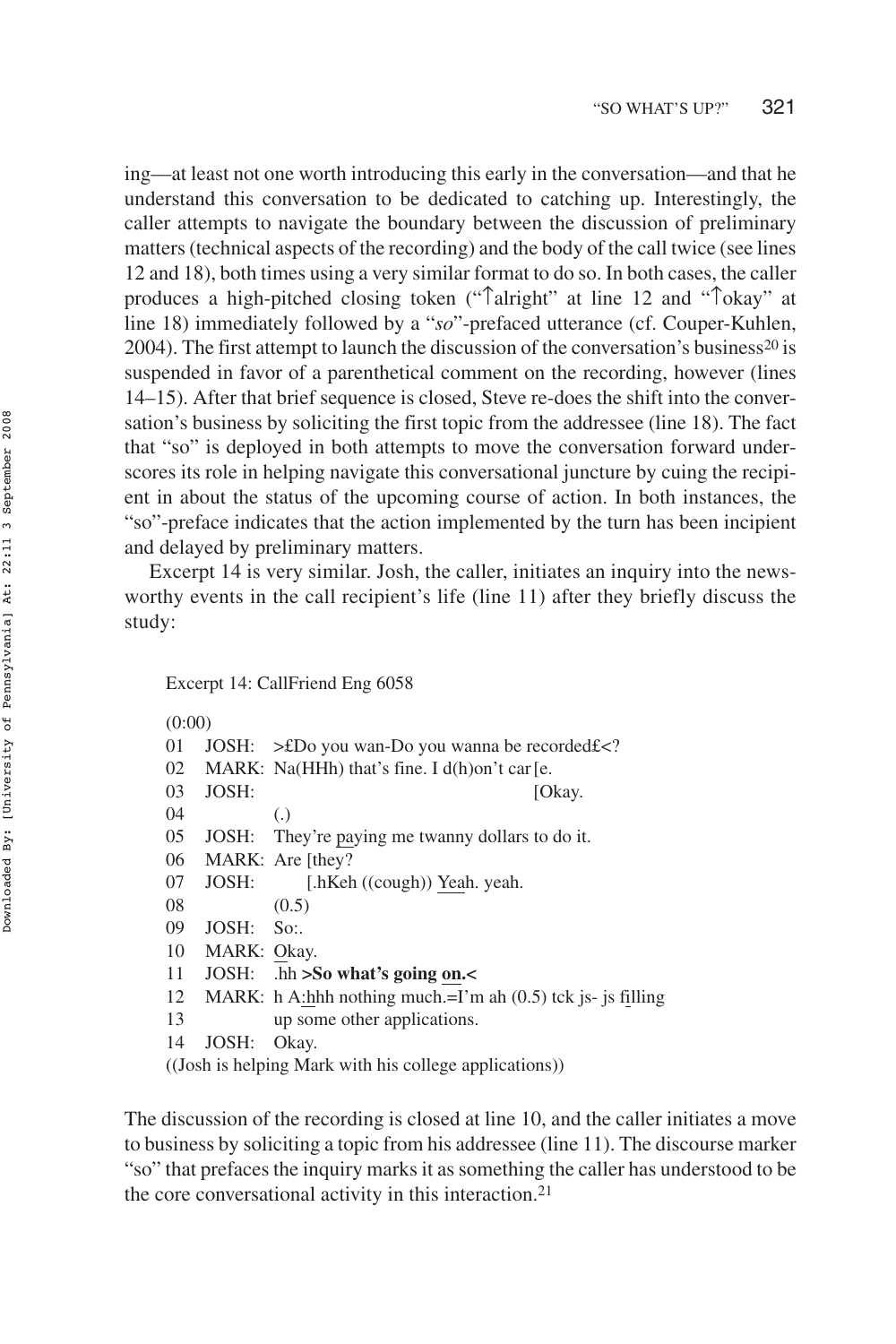Expectedly, when callers solicit topics after a routine opening, *so*-prefacing is not used as in the following segment:

Excerpt 15: Marie & Jeanne

| 00 |       | $((2 \text{ rings}))$                     |
|----|-------|-------------------------------------------|
| 01 | J:    | H'llo.                                    |
| 02 |       | M: Hi there.                              |
| 03 | J:    | Hi::.                                     |
| 04 |       | M: How iz you,hh                          |
| 05 | J:    | Pretty $g$ [ood.]                         |
| 06 | M:    | ['hhh] Goo:d.hh                           |
| 07 |       | $\left( .\right)$                         |
| 08 |       | M: What's ne:w.'hhh                       |
| 09 |       | $M:$ ((sniff))                            |
| 10 | $J$ : | Nothin much.                              |
| 11 |       | $M:$ Tch tch. [hh                         |
| 12 |       | $((\text{bang}))$                         |
| 13 | $M$ : | 'hh Yuh hadda busy da: y tuhda: y, right? |
| 14 |       | ((sound)/(0.4))                           |
| 15 | M:    | ʻhhh                                      |
| 16 | J:    | She: didn's how up.                       |

Examples like this highlight the fact that *so*-prefacing is position sensitive and is reserved for delayed moves into the conversation's business.

In this analysis, I have shown that after preliminary matters are discussed, callers may initiate a move to business by posing a *so*-prefaced topic solicitation question to generate the first talkable. The discourse marker indicates to the recipient that the action accomplished by the upcoming turn has been incipient, thereby helping the parties achieve a transition from preliminary matters to the conversation's core activity.

## Topic Proffers by Callers

Proffering a topic is a way of moving on with the conversation by launching an addressee-relevant issue. When callers do topic proffering after conversation openings (as in the following examples), they indicate that the topic being proffered is a reason for their call. Not surprisingly, these delayed topic proffers are recurrently prefaced with *so* to show that the matter being launched is something the callers have been waiting to raise when placing the call—and thus, something that has been incipient.

In the following segment (Excerpt 16), Mike is calling an acquaintance of his, Jane, apparently to share some job-hunting experiences. Both are law students looking for summer employment: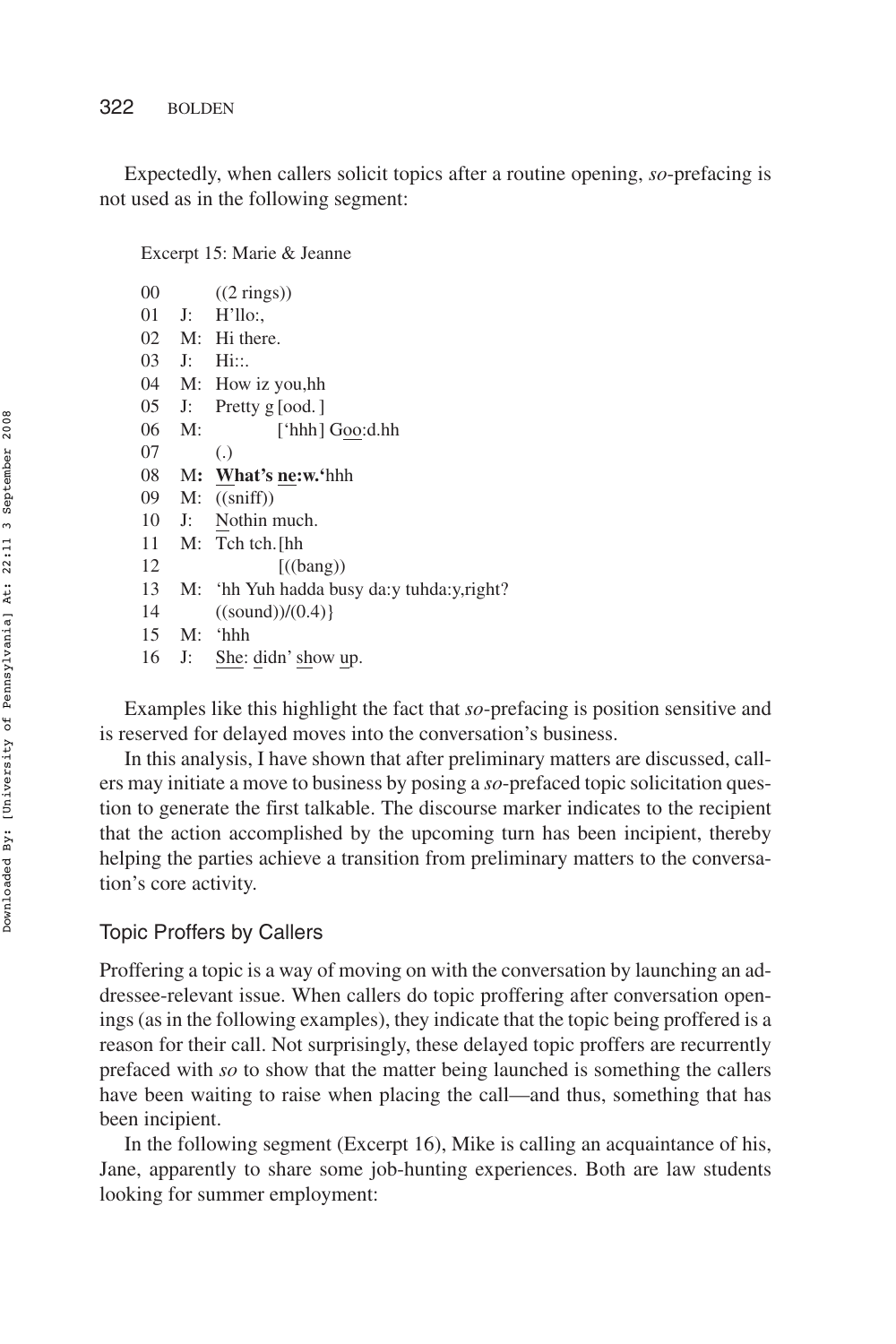Excerpt 16: CallFriend Eng 6401

| (0:05) |       |                                                       |  |
|--------|-------|-------------------------------------------------------|--|
| 01     | Mike: | [>I mean you< don't mind being recorded, do you.      |  |
| 02     | Jane: | No I don't.                                           |  |
| 03     |       | (0.5)                                                 |  |
| 04     | Mike: | Nah,                                                  |  |
| 05     |       | $\left( .\right)$                                     |  |
| 06     | Mike: | [Okey.                                                |  |
| 07     | Jane: | [We're not talking about anything private.=so I don't |  |
| 08     |       | really ca:re:h[h                                      |  |
| 09     | Mike: | [Yeah,                                                |  |
| 10     |       | (0.2)                                                 |  |
| 11     | Mike: | .hSo you're looking for jobs in New York right now,   |  |
| 12     |       | (.)                                                   |  |
| 13     | Jane: | I'm gonna look for jobs I think in D: C: an New York. |  |
| 14     |       | (0.8)                                                 |  |
| 15     | Mike: | Yea:h=I'm looking in New Yo:rk, an also Philadelphia, |  |
| 16     |       | (0.5)                                                 |  |
| 17     | Mike: | .hI wantah work in Hawaii but- (.) I don't know how   |  |
| 18     |       | I'm gointah interview there.                          |  |

After the first topic—dealing with the recording of the conversation—is closed (see lines 7–10), the caller introduces the first intended talkable by asking Jane about her job search (line 11). The topic proffer at line 11 is prefaced with "so" to indicate its incipient character: As a possible reason for the call, the matter has been pending from the call's beginning and delayed by the discussion of the research study.

In the next segment (Excerpt 17), the caller again proffers a recipient topic in the delayed anchor position:

Excerpt 17: CallFriend Eng 6200

(0:00)

| 01 | Greg: | Okay=Are you still there?                                   |
|----|-------|-------------------------------------------------------------|
| 02 | Jen:  | I'm here,                                                   |
| 03 | Greg: | Yea:h. hSo how- ho- how are you making out in the uh::      |
| 04 |       | (.) uh weather there in the s:now.                          |
| 05 |       | (0.2)                                                       |
| 06 | Jen:  | hhh Well believe it or not where I live we only got about   |
| 07 |       | three inche:s                                               |
| 08 | Greg: | .hhY'know $[I \t w - I - )$ I read it but the rest of       |
| 09 | Jen:  | [Heh-heh-hah-hah]                                           |
| 10 | Greg: | the country thinks it's the who: le got three feet of snow. |
|    |       |                                                             |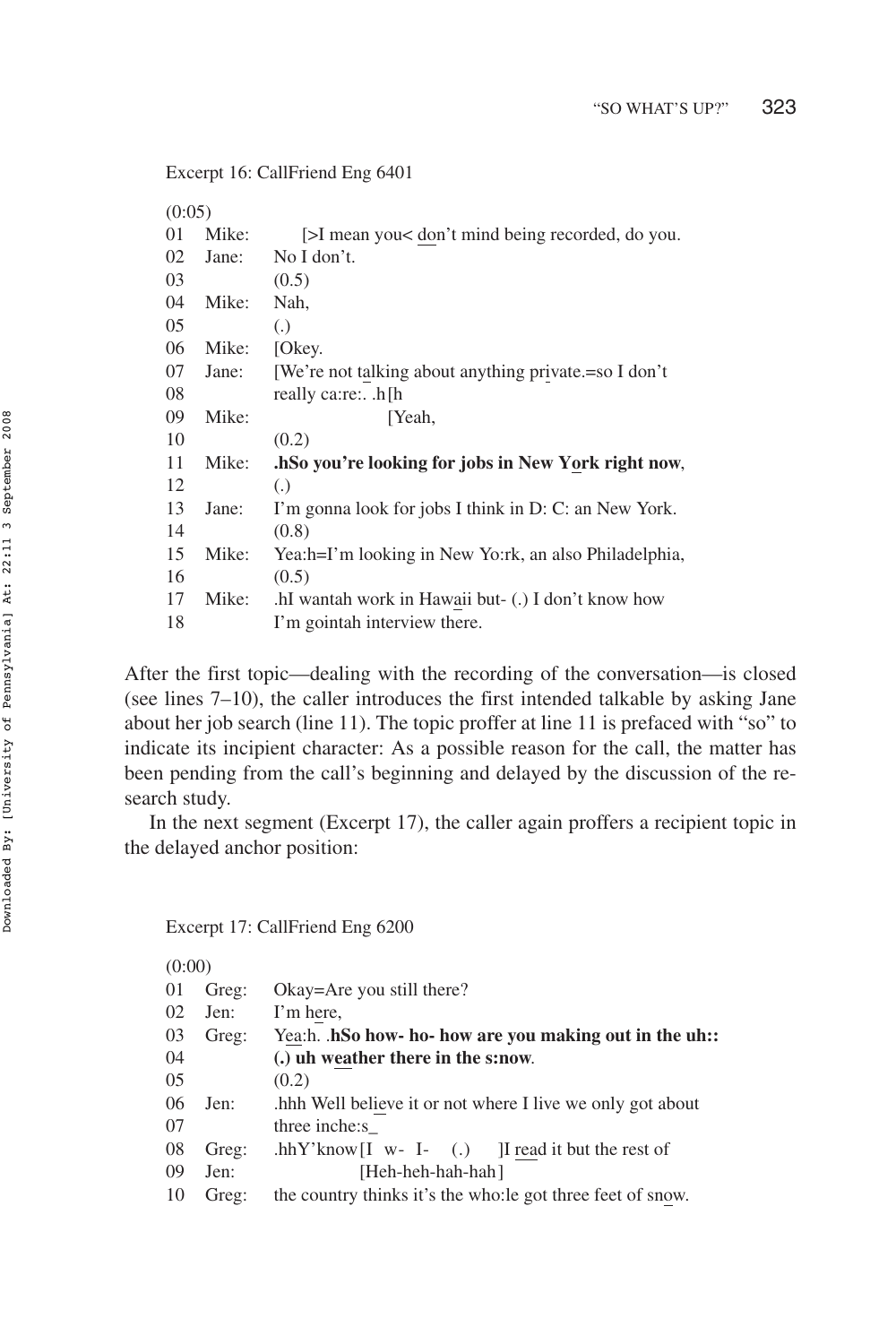## 324 BOLDEN

Here, the launch of the first talkable is delayed by the brief sequence in which the parties reestablish the connection (lines 1–3). The caller than proffers a recipient topic (lines 3–4), prefacing it with "so." The topic appears to introduce one matter Greg had meant to ask about (note his stated prior interest in the topic at line 8), and the use of "so" underscores its incipient (and delayed) character.

# Topic Nominations by Callers

In addition to collaboratively launching topics in the anchor position (by either topic solicitation or proffering), callers may unilaterally nominate a particular matter as their reason for calling. Such matters can either deal with the addressee or the caller himself or herself. When delayed reasons for the call are concerned with the call recipient, they may be launched via a *so*-prefaced utterance. Interestingly however, when callers nominate self-regarding topics in this position, the *so*-preface is not used. This differential deployment of *so* is in line with what has been observed in other contexts of new topic initiations and suggests that topic initiations are sensitive to interpersonal considerations (Bolden, 2006).

Other-regarding reasons for calling. In the following two examples, callers launch a recipient-attentive course of action (specifically, congratulations) after dealing with some preliminarily matters. In Excerpt 18, Fannie (F) is calling a relative of hers, Yolla (Y), who is still in the hospital after the birth of her child. They start the conversation by discussing the conditions of the study under which this call is being recorded:

Excerpt 18: CallFriend Eng 4889

| (0:10) |       |                                                                        |
|--------|-------|------------------------------------------------------------------------|
| 01     |       | $F: \rightarrow No$ , I think at the end of the month they send        |
| 02     |       | you a money.                                                           |
| 03     |       | (0.6)                                                                  |
| 04     | Y:    | Goo:d.                                                                 |
| 05     |       | F: just for: v be:ing (.) in it.=an, what's the big deal.=             |
| 06     |       | $=$ I'm not doing anythi:ng. Not ha:rd.                                |
| 07     |       | (1.2)                                                                  |
|        |       | 08 F: So $\hat{)}$ Mazel tov. I was so excited. when Jimmy called me.= |
| 09     |       | $Y: = \text{Year}$ : $=$ Yea:h.=Well I [told him to call you ]         |
| 10     | F:    | [Are you early? ] la:te,                                               |
| 11     |       | (0.4)                                                                  |
| 12     |       | Y: U:m, $\hat{ }$ we:ll, two days early I gue:ss,                      |
| 13     |       | That's not really early.                                               |
|        | 14 F: | TYea:h? That's not ba:d.                                               |
|        |       |                                                                        |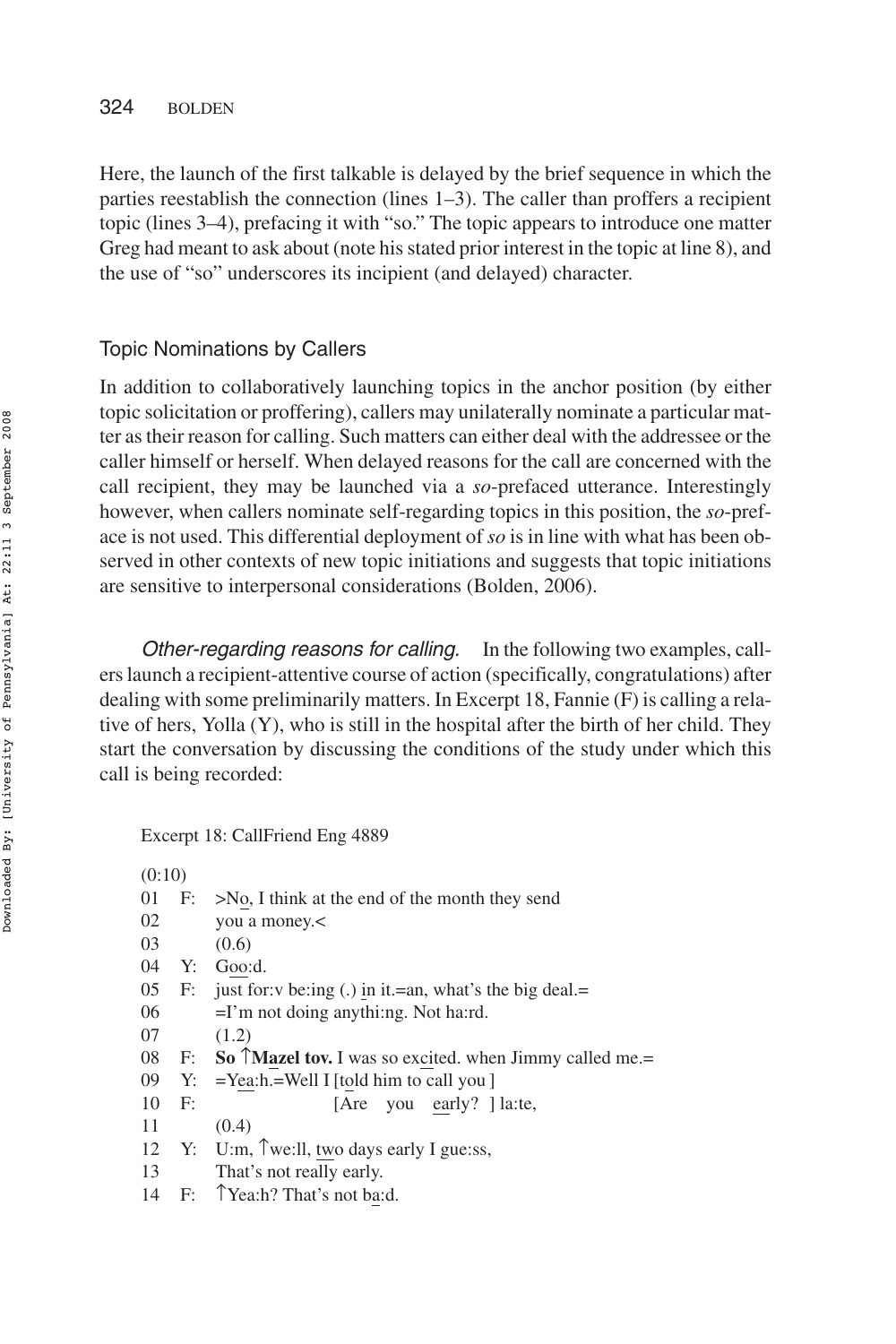At lines 5 through 6, Fannie closes the discussion of the study and then, after a pause, launches a new sequence—congratulations on the birth of Yolla's child (line 8). This sequence is apparently the reason for Fannie's call. Because the first topic position was taken up by another matter, Fannie's congratulations occur later than they could have been. The "so"-preface on this turn underscores the fact that this other-regarding (and highly affiliative) course of action has been incipient from the start of the conversation.

In Excerpt 19, the reason-for-the-call sequence is delayed not only by a discussion of the study (not shown) but also by the caller's getting a call on the other line before the reason for this call is even introduced. The conversation is between Briar (BRI), the caller, and her friend Maya (MAY) who just got a new job:

Excerpt 19: CallFriend Eng 5000

((Briar has just finished talking to somebody else on the other phone line))  $(0.20)$ 

| $\overline{\mathbf{v}}$ |      |                                                            |
|-------------------------|------|------------------------------------------------------------|
| 01                      | BRI: | Maya?                                                      |
| 02                      | MAY: | Ye::s[:                                                    |
| 03                      | BRI: | [You wouldn't believe who that was,                        |
| 04                      | MAY: | Who::.                                                     |
| 05                      | BRI: | TRachel.                                                   |
| 06                      | MAY: | Oh my $\hat{z}$ go:: $\downarrow d$ .                      |
| 07                      | BRI: | $I$ kno:: $[w:$                                            |
| 08                      | MAY: | $[(Is)$ she have free calls too?                           |
| 09                      | BRI: | N-n-no:. She's jus- $(0.2)$ she was just calling           |
| 10                      |      | cause I called her earlier.                                |
| 11                      | BRI: | .hhh because I:- haven't called her twice.=but- $(.)$ >She |
| 12                      |      | was never< involved in the whole free call thing.          |
| 13                      | MAY: | *O:::h.* $((*breathy*))$                                   |
| 14                      | BRI: | So-congratu^lations Maya.                                  |
| 15                      | MAY: | $#U-O:\n#:h \,tha^$ ::nks.                                 |
| 16                      | BRI: | I- I was I'm wanted to call you right away, as soon as I   |
| 17                      |      | >heard and then I didn't have< your n:umber,               |
| 18                      |      | an then,                                                   |
| 19                      | MAY: | [#u- u-# w-I have a letter for you sitting in my ba::g.    |

When Briar returns to her conversation with Maya, the two discuss who it was on the other line (lines 3–13). As soon as that sequence comes to a possible completion (line 13), Briar introduces her reason for calling, congratulating Maya on her new job (line 14). This turn is prefaced with "so" to indicate that the issue now raised has been on the speaker's agenda to discuss (as evidenced as well at line 16) and has now, after a substantial delay, emerged from incipiency.

Thus, in both examples, the caller nominates a particular matter as her reason for calling and prefaces it with "so" to underscore that the issue has been pending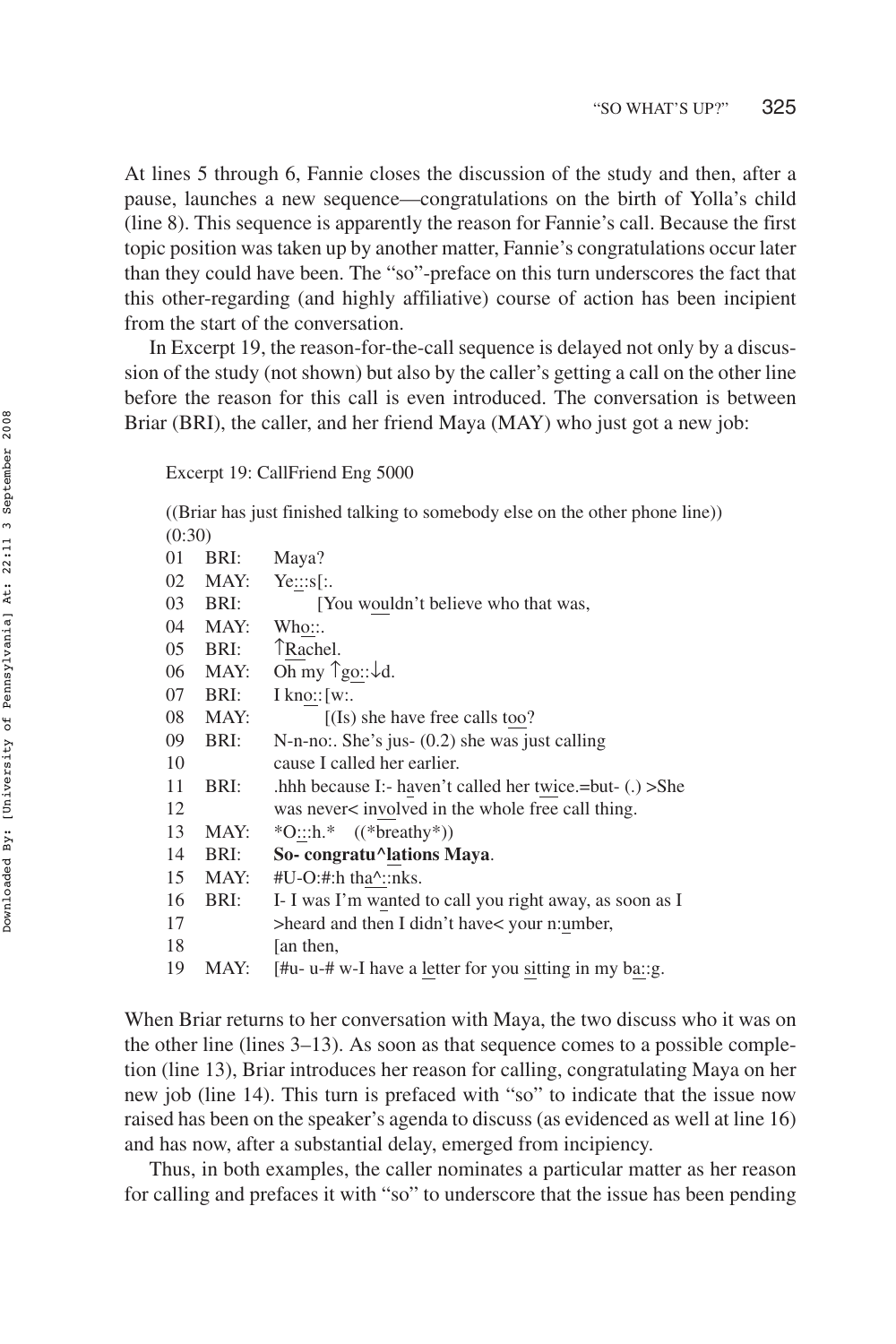since the initiation of the call (at the very least) and now is launched later than it could have been. In both cases, the course of action launched in this way is highly affiliative with the addressee, and the "so"-preface highlights the speaker's investment and interest in the addressee's life by emphasizing the action's incipient nature (Bolden, 2006).

Self-regarding reasons for calling. As mentioned earlier, *so*-prefacing appears to be an optional (although very common) feature of delayed moves to business; however, there are circumstances under which it is rarely, if ever, used. One such environment, as discussed previously, is when call recipients unilaterally nominate incidental topics in this position. As it turns out, callers do not use the discourse marker in similarly positioned topic nominations (which typically formulate their reason for calling) when they launch *self*-regarding rather than recipient-regarding courses of action.

The following segment (Excerpt 20) is a representative example. The caller, Joe, is talking to a relative of his, Rick (RIC). After the standard recording message is played, the two reestablish the connection (lines 1–3), and Joe introduces the first topic of business—checking up on some prior arrangement (lines 3–6):

Excerpt 20: CallFriend Eng 6952

 $(0.00)$ 

| $\overline{\mathbf{v}}$ |      |                                                             |
|-------------------------|------|-------------------------------------------------------------|
| 01                      | JOE: | Hm-hhh $(0.5)$ Okay?                                        |
| 02                      | RIC: | Yah-aa=                                                     |
| 03                      | JOE: | $=$ Oh alright. .hhhhh U:::m: hh did you uh $(0.2)$ did you |
| 04                      |      | sen:d u::h Kara the uh $(1.0)$ tck! u:::[h                  |
| 05                      | RIC: | ⊺Yeah.                                                      |
| 06                      | JOE: | >prin'er ribbons? <                                         |
| 07                      | RIC: | Yup-.                                                       |
| 08                      | JOE: | $O:$ h good.                                                |
| 09                      | RIC: | [.hhh] I sent'e::m $o::[:n]$                                |
| 10                      | JOE: | $[Did-]$<br>[d- d-did you send'er the coffee]               |
| 11                      |      | grinder too?                                                |
| 12                      | RIC: | $Nope-hh=$                                                  |
| 13                      | JOE: | $=$ Heh-heh-huh-huh-huh                                     |
|                         |      |                                                             |

At lines 3 through 4 and 6, Joe, the caller, unilaterally launches the first course of action (checking to see if Rick has sent printer ribbons), thereby enacting a delayed move to the business of the conversation. Given that the sequential environment of this utterance and its function are very similar to what has been observed in many other instances of *so*-prefacing, why is the discourse marker not used here?

One might argue that the absence of *so* suggests that the matter at hand is not being introduced as the reason for the call. It is, instead, a spur-of-the-moment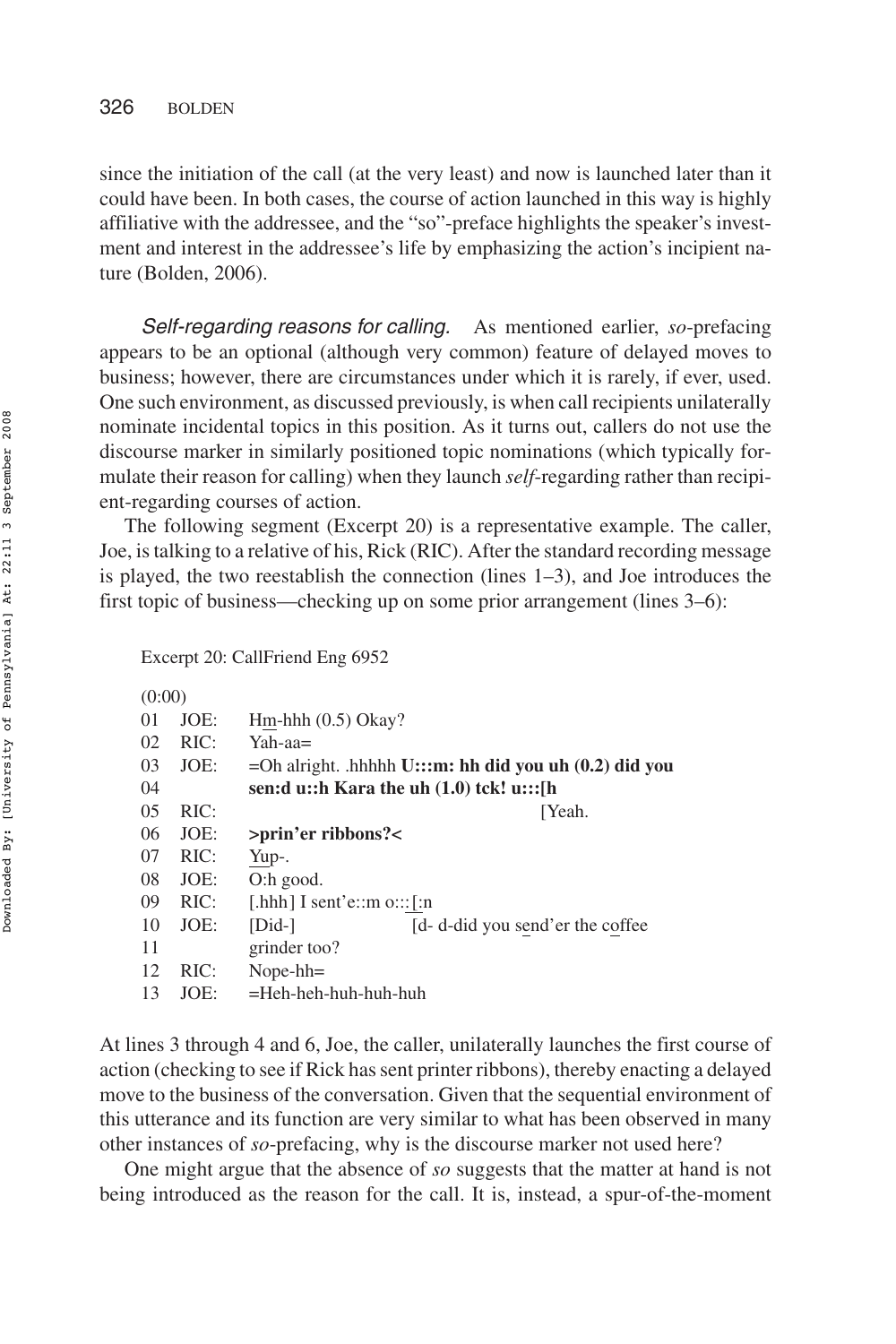inquiry and thus not pending from the call's onset. It appears, however, that this is not the case. Not only is this utterance located in the environment in which a reason-for-the-call sequence is expected from the caller, it is also produced in a manner consistent with its status as the reason for the call. Specifically, it contains the TCU initial interjection "Um," which has been observed to occur in reason-forthe-call turns but *not* in other first topic initiations (Couper-Kuhlen, 2001a). Additionally, the speaker does not make any efforts to indicate that in spite of its placement and composition, the matter should *not* be taken as his reason for calling.

Although the inquiry deals with something within the recipient's sphere of experience, it is apparently launched for the speaker's rather than recipient's benefit since it is the caller who seems to be benefiting from the transaction referred to in this utterance. Additionally, the inquiry checks up on the status of a prior arrangement that involved an obligation on the recipient's part, which is a rather delicate course of action. The use of the discourse marker *so* would convey that the inquiry has been projected and delayed, thus underscoring the caller's sustained interest in the issue—an implication the caller may want to avoid (cf. Bolden, 2006).

A very similar set of observations may be made about the next segment (Excerpt 21). The mother calls her daughter (DAU), who lives in another state, to check on when the family can visit the daughter:

Excerpt 21: CallFriend Eng 6899

| (0:05) |      |                                                                       |  |
|--------|------|-----------------------------------------------------------------------|--|
| 01     |      | MOM: It's- $>$ somethin to do with $<$ linguist- $(0.2)$ linguistics, |  |
| 02     |      | It's a research- $(0.2)$ [program. $\degree$ of some kind $\degree$ . |  |
| 03     | DAU: | [A:h.                                                                 |  |
| 04     | MOM: | Whatever.                                                             |  |
| 05     | DAU: | hheh-[heh                                                             |  |
| 06     | MOM: | [Anywa:y ((cough cough)) excu:se me.                                  |  |
| 07     |      | (0.5)                                                                 |  |
| 08     | MOM: | tck .hh We're >goin down to New Jersey today< to see                  |  |
| 09     |      | Grandpa, .hhh a::nd u:m: $(0.5)$ tck so I'm going to: tell            |  |
| 10     |      | hi:m (.) .h th:a:t $(0.2)$ y'know $(1.0)$ (we're'll) (.)              |  |
| 11     |      | Well that- that the end of m- -May >would be a good time to           |  |
| 12     |      | come an visit?<                                                       |  |
| 13     |      | $\left( .\right)$                                                     |  |
| 14     | DAU: | Yea:h.                                                                |  |
| 15     |      | MOM: tck $\cdot$ h $\hat{\uparrow}$ Okay.=                            |  |
| 16     | DAU: | $=$ That's fi:ne.                                                     |  |
| 17     | MOM: | That sounds $\downarrow$ good.                                        |  |

When the discussion of the study is closed (as in lines 4–5), the caller brackets the matter with "anyway" (line 6) and moves to introduce her reason for calling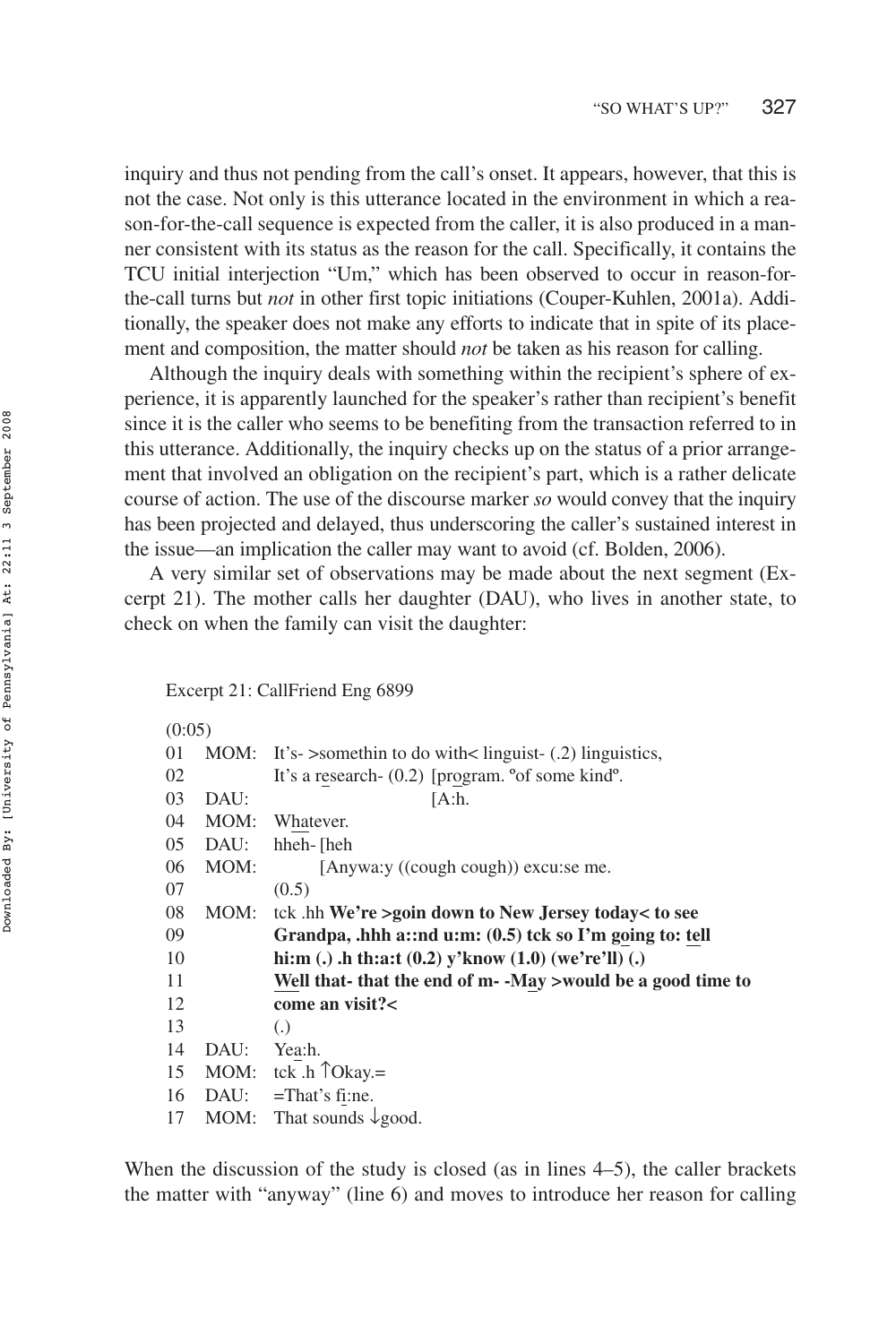(starting at line 8). The turn starts as a telling of the speaker's plans for the weekend, but it soon becomes apparent that she actually wants to confirm the dates for visiting the daughter (lines  $11-12$ ). The mother's turn thus minimally implements a request for information but also, in effect, solicits a promise of future availability and projects a future imposition (in the form of an extended visit). On these grounds, the course of action the mother implements can be characterized as self-regarding rather than addressee-regarding.22 The choice not to use the *so*-preface works to downgrade the speaker's investment in this matter.

To sum up, I have shown that delayed, caller-initiated moves to business are *not* prefaced with *so* when launched via a unilateral initiation of a self-regarding action trajectory. In the two preceding cases, these actions impose on the recipient in some way, but callers may also announce or report various events in their lives without using *so* in this position. It appears that the common use of *so* for highlighting the delayed placement of the upcoming action clashes with the stance speakers typically take when introducing self-attentive matters (the stance being that of minimizing the issue's import or interest to the speaker). This observation is supported by an examination of new sequence initiations in other positions that demonstrated that only other-regarding sequences meant to, in some way, benefit the addressee, get launched via *so*-prefaced utterances (Bolden, 2006).

# MOVES TO BUSINESS IN INSTITUTIONAL INTERACTIONS

So far I have focused on the use of *so* in everyday telephone conversations. However, the deployment of this discourse marker in turns that initiate a discussion of intended talkables is not limited to the telephone or to mundane conversations. This marker is often used in various nonformal institutional interactions in similar sequential environments: to preface turns that implement a delayed move to the interaction's official business or the interaction's agenda (cf. Johnson, 2002). In many institutional settings, the business of the interaction has to do with requesting/providing services, and the moves to business, often initiated by service providers, take shape of service request solicitations (such as the generic *How can I help you?*). Institutional encounters are goal oriented; in other words, participants treat them as having a particular agenda (Drew & Heritage, 1992). The moves to introduce this agenda are expected from the interaction's start and often accomplished via a *so*-prefaced utterance.

Excerpt 22 comes from one type of an informal institutional setting—a college tutoring session. In the beginning of the segment, Marjorie, the research assistant recording the interaction, is about to leave the room so that Emily, the tutor, could start working with Grace: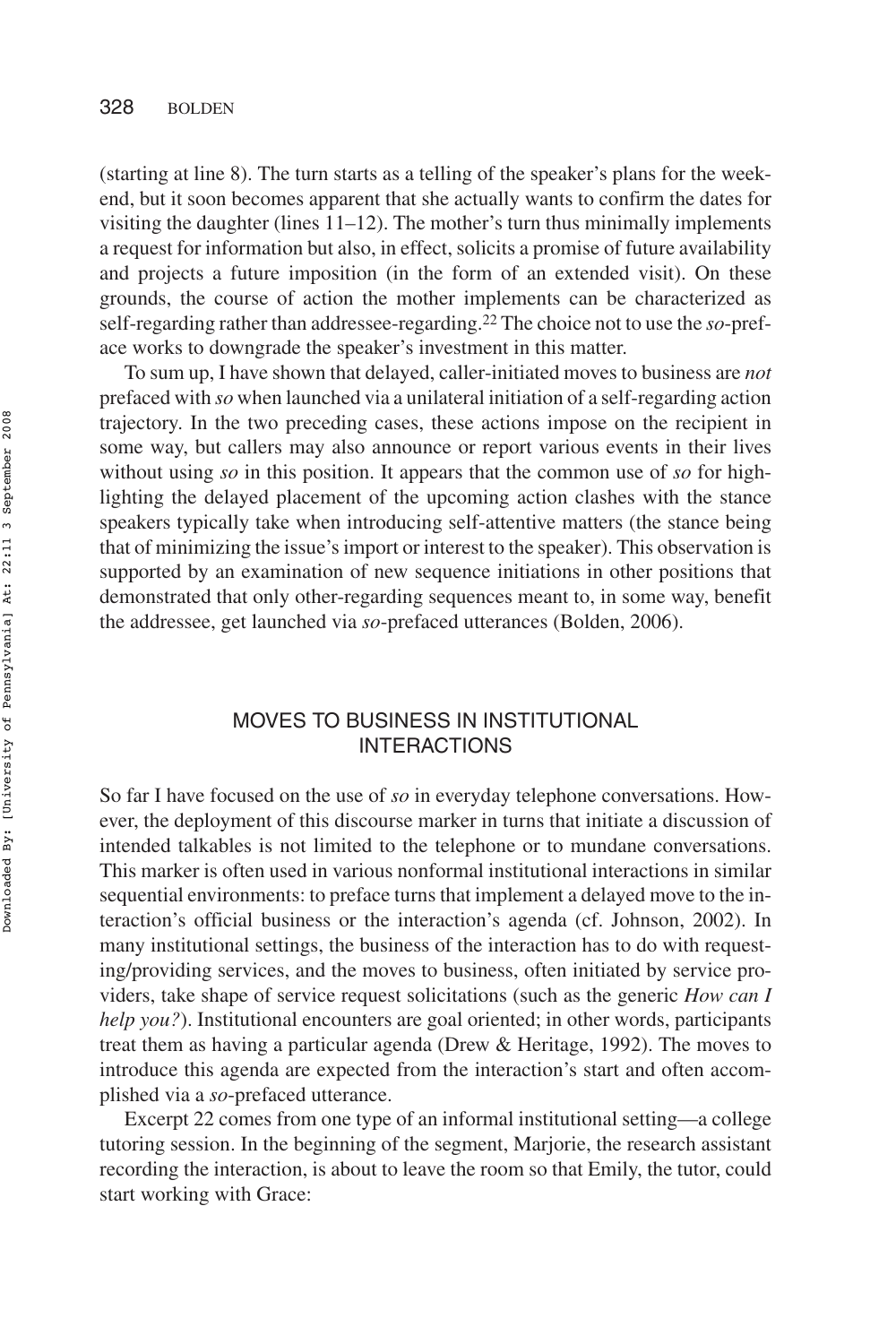Excerpt 22: Physics Tutoring (adapted from Schegloff, 1998)

|    |      | ((discuss bathroom locations))                            |
|----|------|-----------------------------------------------------------|
| 01 | Mar: | Okay, $(0.5)$ enjoy yoursel [ves.                         |
| 02 | Emi: | [Didju want to turn this on?                              |
| 03 |      | It's $\lceil$ on?                                         |
| 04 | Mar: | [Uh- [I think I [did.]                                    |
| 05 | Gra: | I see it.<br>( )                                          |
| 06 | Emi: | Yeah. [Okay.                                              |
| 07 | Gra: | (                                                         |
| 08 |      | (1.0)                                                     |
| 09 | Emi: | $O$ [kay.                                                 |
| 10 | Gra: | [It's moving, anyway.                                     |
| 11 | ?:   | HН                                                        |
| 12 | Emi: | So what are you doing?                                    |
| 13 |      | $\left( .\right)$                                         |
| 14 | Gra: | Uh[m]                                                     |
| 15 | Emi: | <sup>o</sup> You're taking physics [class. <sup>o</sup> ] |
| 16 | Gra: | [Taking physics three oh two:,                            |
|    |      |                                                           |

The move into the interaction's core activity—providing tutoring—is launched at line 12 by the tutor. Given that the interaction was specifically arranged for tutoring, the course of action has been pending from the outset. In this case, several other activities postponed the beginning of tutoring including a discussion of the recording (lines 2–6 as well as earlier) and bathroom locations (immediately prior to this segment, not shown), and the research assistant's leave taking (e.g., line 1). The "so" preface on the target utterance (line 12) shows that the speaker is now initiating the course of action that has been on the interactants' agenda.23

Turning to another institutional setting, physician–patient interactions, similar observations can be made. In medical consultations, the move to the business of the interaction typically consists of the doctor soliciting the reason for the patient's visit.24 Before such a move can be made, however, several preliminary matters need to be dealt with. In his examination of openings in doctor–patient consultations, Robinson (1998, 1999) listed the following preliminary tasks that are typically accomplished before the parties can move to dealing with the patient's medical problems: greetings, embodying readiness (i.e., positioning bodies and objects to facilitate the consultation), securing patient's names, and retrieving and reviewing patients' records. Once all the preliminaries are dealt with, doctors commonly solicit patients'medical concerns. Their solicitations, having been incipient throughout the preparatory tasks, are quite often prefaced with the discourse marker *so*—especially when the opening phase of the consultation gets somewhat expanded.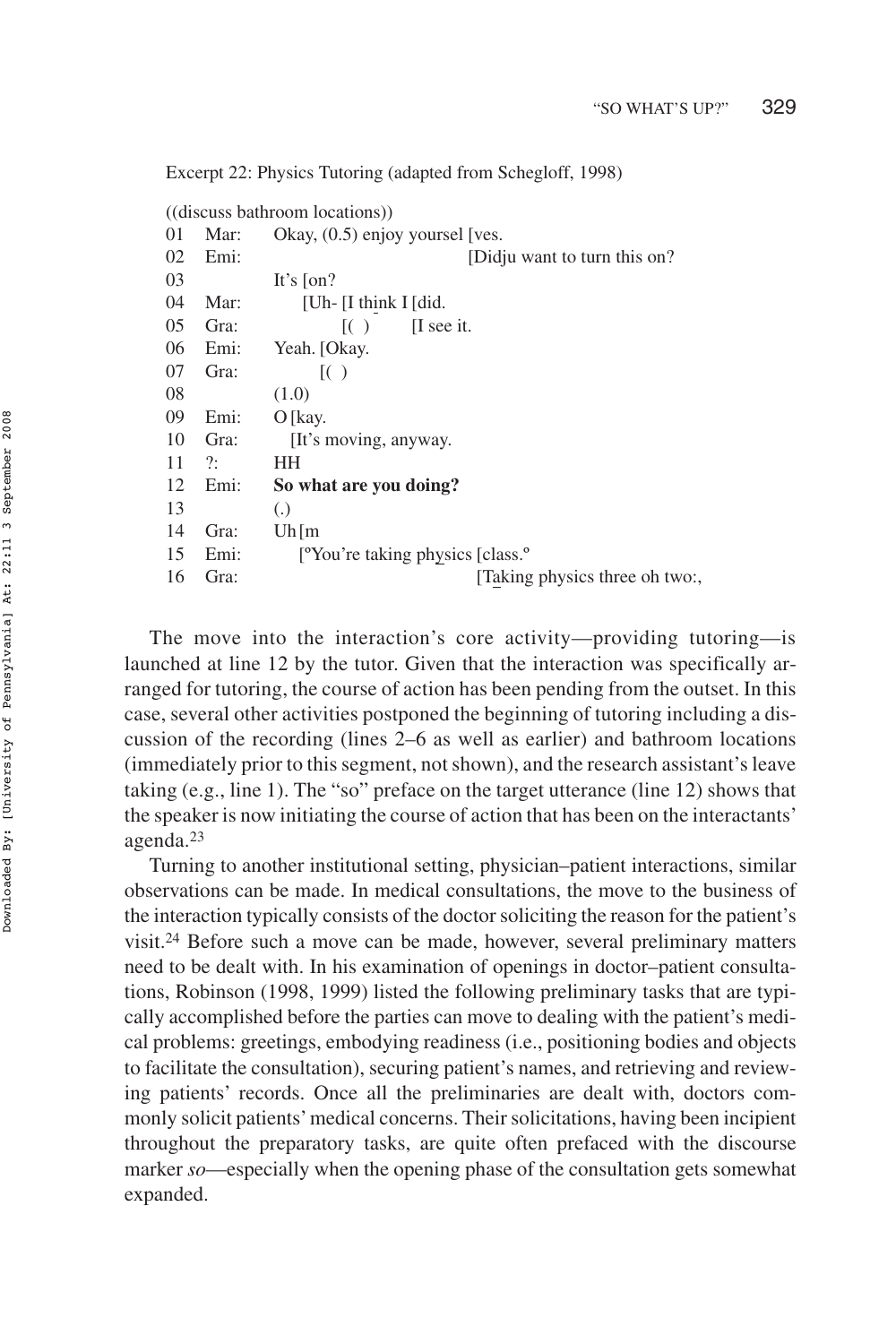The following example illustrates the use of *so* in such environment. In Excerpt 23, the doctor (DOC) initiates a discussion of the patient's (PAT) concerns (at line 18) after all the preliminaries are dealt with25:

Excerpt 23: Arm Trouble 3.1196 (Robinson, 1999, p. 79)

| 1  | DOC: | Hi::.                                                        |
|----|------|--------------------------------------------------------------|
| 2  | PAT: | Hi:.                                                         |
| 3  | DOC: | How're you:?                                                 |
| 4  |      | (.)                                                          |
| 5  | PAT: | Uh= $\text{A}$ eh= $\text{A}$ uh:, hh-heh huh huh Be doin' a |
| 6  |      | lot better if m[y arm wa]sn't hurting?=h=                    |
| 7  | DOC: | [Uh huh, $\vert$                                             |
| 8  | DOC: | $=$ Ah::. Okay. $=$                                          |
| 9  | PAT: | $=(\mathrm{^oGo:}\mathrm{d}^{\mathrm{o}})$                   |
| 10 |      | (0.4)                                                        |
| 11 | DOC: | My name's Michael Ahn_I'm one=of th' residents here.         |
| 12 |      | $\left( .\right)$                                            |
| 13 | DOC: | Ni[ce tuh[meet you.]                                         |
| 14 | PAT: | $[(^{\circ}$ Hi. <sup>o</sup> ) $[$ (<br>$\left  \ \right $  |
| 15 |      | $\left( .\right)$                                            |
| 16 | DOC: | .hhhh Oka:y.                                                 |
| 17 |      | $\left( .\right)$                                            |
| 18 | DOC: | So=what brings you to thuh clinic t'da:y.                    |
| 19 |      | $\left( .\right)$                                            |
| 20 | PAT: | Well, I'm an amputee:, h [hh                                 |
| 21 | DOC: | [Uh hu:]h                                                    |
| 22 | PAT: | An' I use this arm all thuh ti:me,                           |
| 23 | DOC: | Okay,                                                        |
| 24 |      | $\left( .\right)$                                            |
| 25 | PAT: | A:nd (h)it's: huh swolle:n?                                  |

In this segment, several verbal and nonverbal tasks are accomplished before the doctor initiates a discussion of the patient's medical concerns. While the doctor comes into the office and closes the door, he exchanges greetings with the patient (lines 1–2) and launches a "howareyou" sequence (line 3–8). The doctor then introduces himself (line 11), at the same time moving toward his chair. At line 16, the doctor starts sitting down while looking at the medical records. All these preparatory tasks are completed by the middle of line 18 as the doctor initiates a move to the main section of the consultation—dealing with the patient's medical problems.

The doctor's inquiry into the patient's reason for coming has been incipient: It was projected by the very act of the patient scheduling the visit. It may also be considered delayed, as the opening phase gets somewhat expanded—both with a nonobligatory (for institutional settings) "howareyou" sequence and the doctor's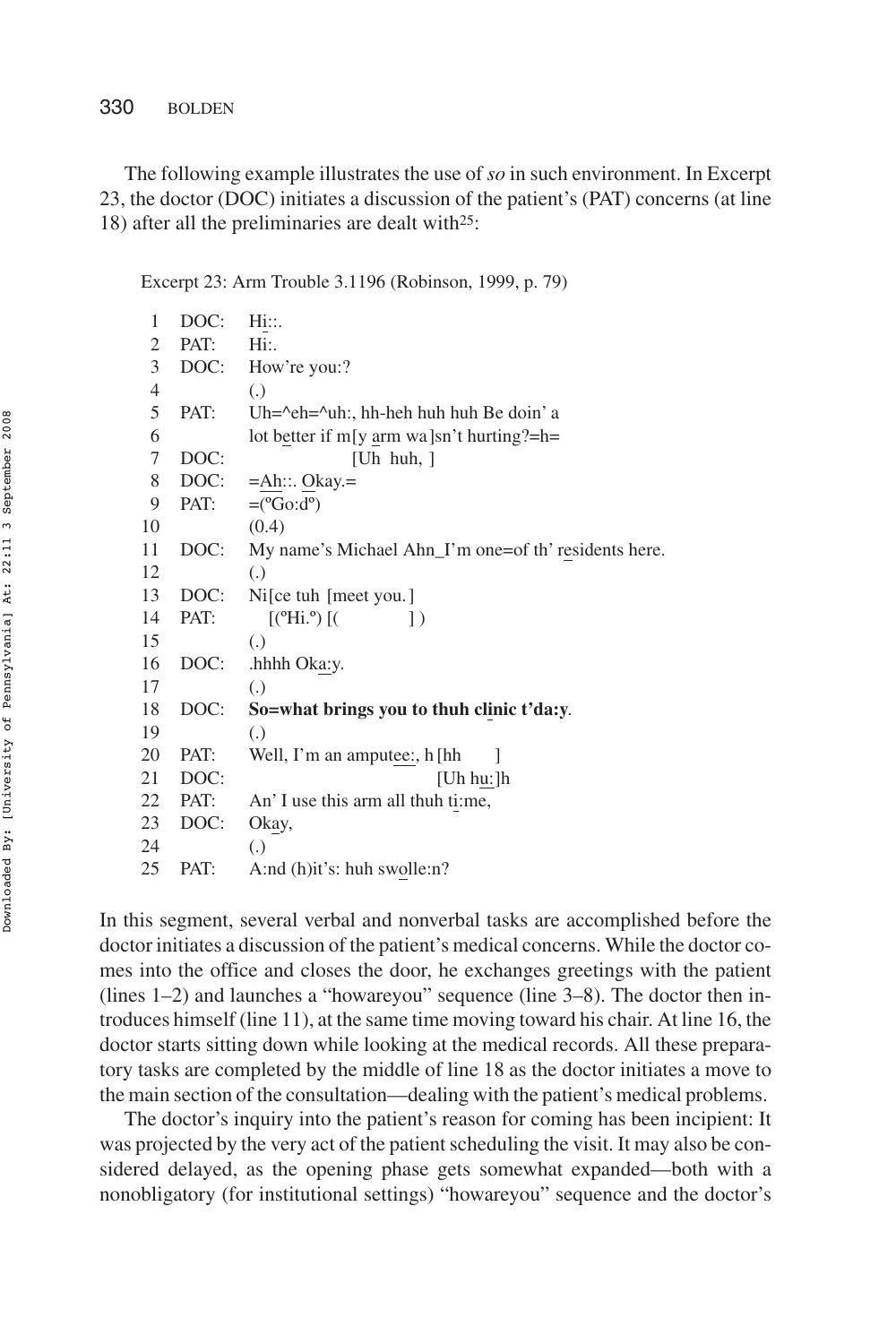introduction sequence. The discourse marker "so" appears to highlight the incipient character of the action implemented by the turn.

*So*-prefacing in institutional contexts thus forecasts the upcoming turn as embodying a move to the interaction's agenda, bracketing off preceding tasks as preliminaries or incidentals.26 Even more clearly so than telephone conversations, institutional interactions are goal oriented, initiated for dealing with particular institutional business. The deployment of *so* on utterances that accomplish the shift to institutional agendas provides additional support for describing *so* as a marker that projects a shift to an incipient action trajectory.

## **CONCLUSION**

I have examined different ways in which parties move on to the business of the social interaction when the first topic position is occupied by some preliminary or extraneous matters. The analysis of ordinary telephone conversations as well as some copresent institutional encounters has shown that delayed moves to business are recurrently prefaced with the discourse marker *so.* Given that social interactions (casual telephone calls or institutional encounters) are initiated for discussing particular matters, these moves to business are made relevant by the very act of initiating the contact. This deployment of *so* as a preface to TCUs that initiate a projected—and then postponed—action trajectory supports the argument that this discourse marker indexes the upcoming matter's emergence from incipiency.

In telephone conversations, there are two contexts in which *so* is not used with delayed moves to business: unilateral, recipient-initiated, first topic nominations and caller-initiated nominations of self-regarding matters. These, however, do not undermine the characterization of *so* as an incipiency marker. I showed that in the case of recipient-initiated, first topic nominations, the matters being launched are not, in fact, anticipated from the conversation's start but rather contingently emerged during the course of the interaction. In the case of caller-initiated nominations of self-regarding topics, the callers have a stake at minimizing the appearance of their investment in the issue by deemphasizing its delayed placement (for further discussion, see Bolden, 2006).

The findings I have presented in this article contribute to the understanding of the organization of the conversation's opening phase. Specifically, I have shown that interlocutors have available to them and can marshal specific linguistic resources for navigating the transition to the interaction's core activity when such transition might not be accomplished as a matter of course via routine openings. The discourse marker *so* alerts the addressees to the upcoming interactional juncture, inviting them to hear the ensuing utterance as realizing a move to the interaction's main activity. *So* plays a significant role in projecting the kind of action the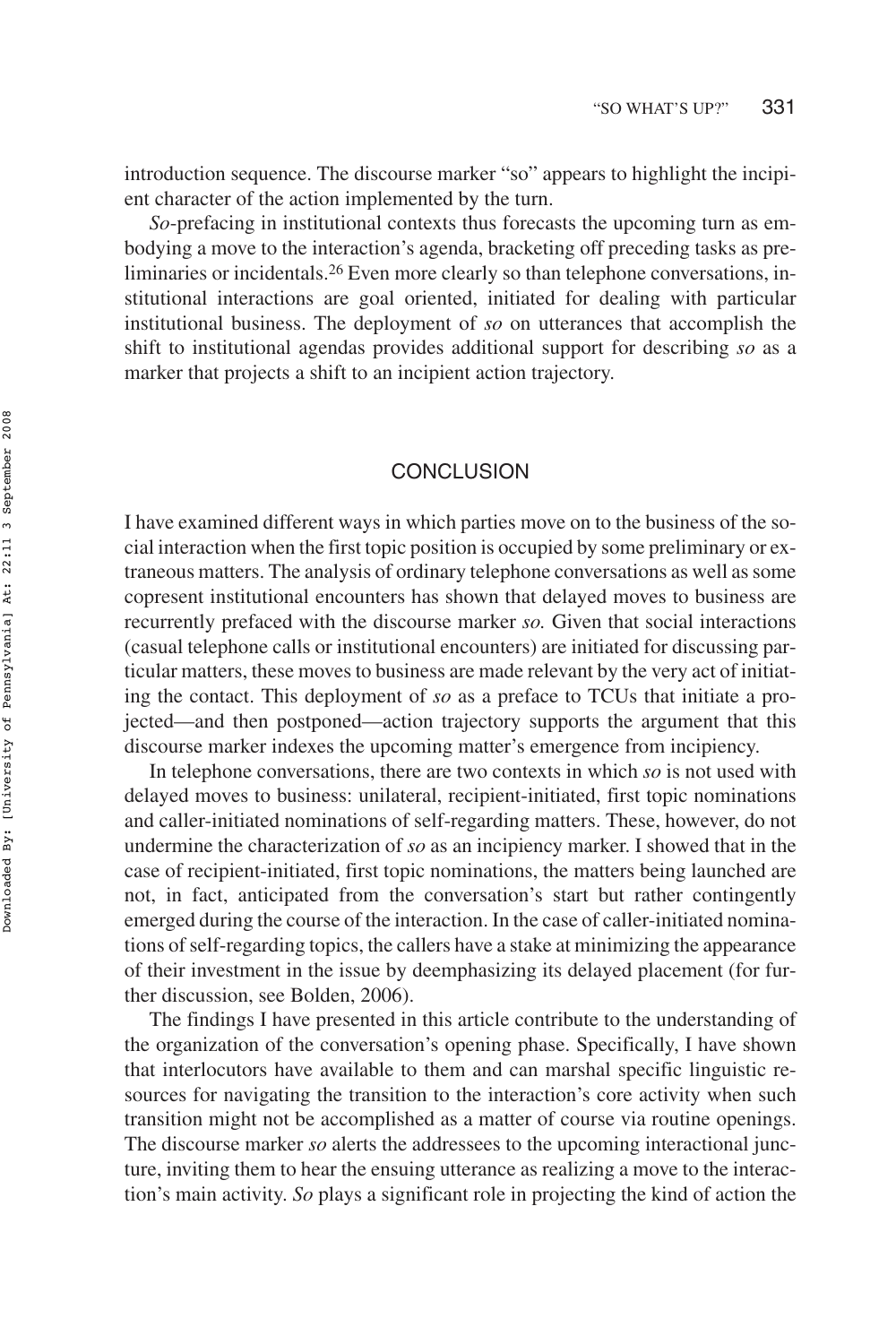upcoming turn will launch, and is, therefore, an important resource for managing conversational activities.

# NOTES

- 1 This expectation contrasts with the incidental or "by-product" encounters that may or may not extend beyond an exchange of "hellos" (Schegloff, 2004).
- 2 The research into overall structural organization of the conversation as a unit has traditionally deployed the terminology that may suggest that *topic* is the primary unit of analysis (Schegloff, 1968, 1986; Schegloff & Sacks, 1973). Even though the notion of *topic* was subsequently criticized for not capturing participants' orientation to action (Schegloff, 1990), such terms as *first topic, mentionable,* and *topic organization* continue to be widely used in the literature. For consistency and clarity, I make use of the traditional terminology here with full realization that participants carry out "courses of action" or "activities" through talk rather than simply talk on *topics* (cf. Schegloff, 2006).
- 3 In other words, by "intended," I do not mean to invoke internal psychological desires or plans but features of observable conduct.
- 4 *So* can also be deployed in a variety of other grammatical functions: for example, as an adverbial modifier (i.e., "he is *so* nice") or a conjunction ("he took the taxi *so* as not to be late"). These are beyond the scope of this study (but see, e.g., Altenberg, 1984; Ford, 1993; Stenström, 1998).
- 5 For institution-specific practices of introducing reasons for calling see, for example, Potter and Hepburn (2003) and Zimmerman (1992).
- 6 More accurately, the upcoming turn-constructional unit, or TCU (Sacks, Schegloff, & Jefferson, 1974).
- 7 *Anyway* is another discourse marker often found in this context, and it serves to bracket off the diversion from the first intended talkable (cf. Schegloff & Sacks, 1973). *Anyway* is sometimes used in combination with *so,* which suggests that they have different functions. For some discourse analytic investigations of *anyway,* see Ferrara (1997), Lenk (1995, 1998), and Owen (1985).
- 8 I thank Manny Schegloff for making many of these data sets available to me and Jeff Robinson, Alexa Hepburn, and Danielle Pillet-Shore for providing me with some candidate instances of the phenomenon from their data.
- 9 Much of the data used here can be accessed through the Talk Bank (www.talkbank.org).
- 10 Here I am following the terminology introduced by Schegloff (2006, p. 169). Somewhat different terms are found in Button and Casey (1984, 1985, 1988–1989).
- 11 Button and Casey (1984) discussed topic solicitations (in a variety of environments) under the title of "topic initial elicitors."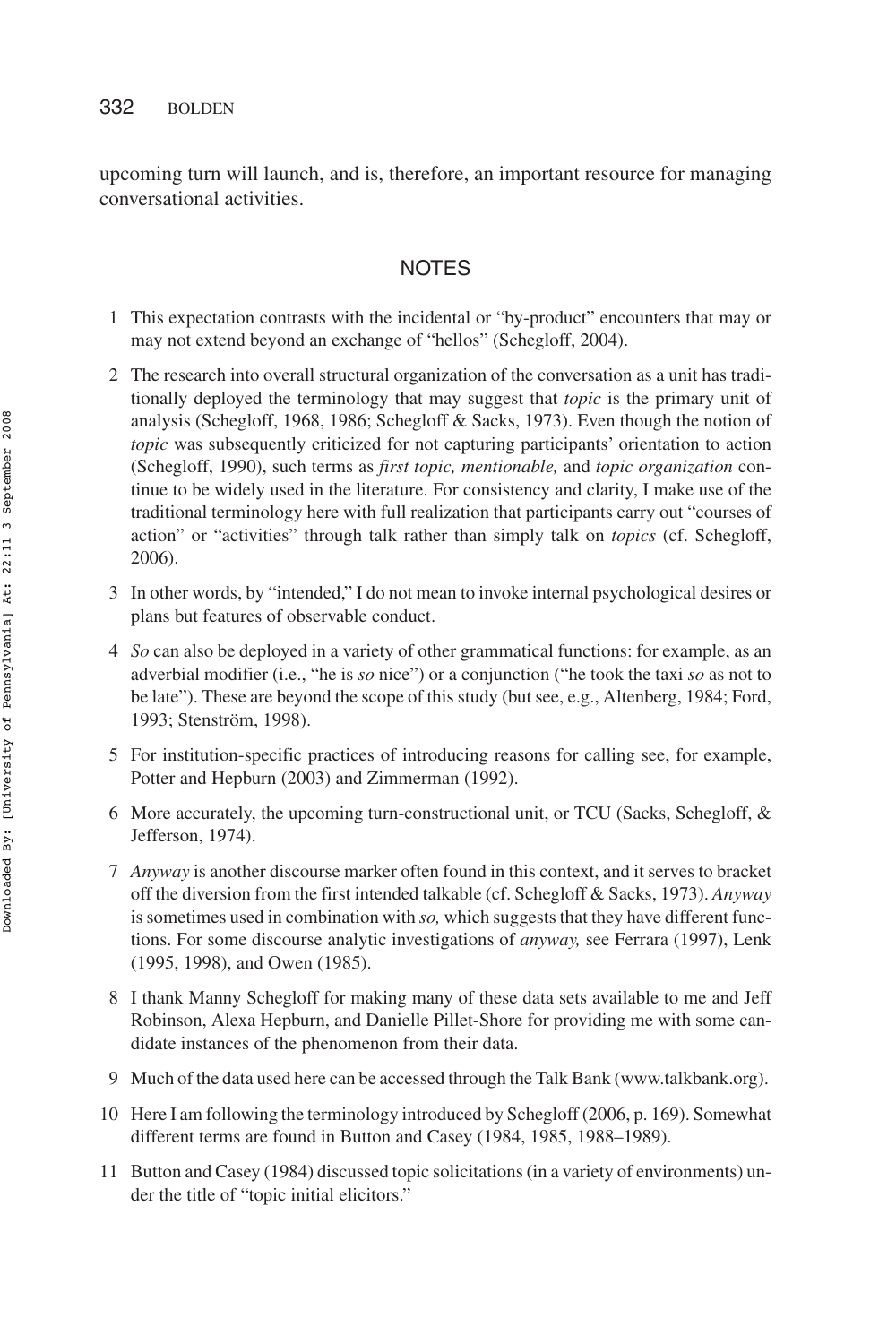- 12 All calls have been retranscribed by G. B. Bolden and differ from the transcripts available at www.talkbank.org.
- 13 For a discussion of topic proffering sequences, see Schegloff (2006).
- 14 The opening is somewhat problematic, as Ben's attempts at joking (e.g., via a make-believe institutional identification sequence) fail to receive the desired response.
- 15 Subsequently, Ben asks what he should bring to the party, which is apparently what he is initially going for at line 40.
- 16 Ben also uses the interjection "uh:m," which is commonplace in reason-for-the-call turns (Couper-Kuhlen, 2001a).
- 17 In fact, later on Anna proffers a recipient topic (John's studies) prefacing it with "so."
- 18 This observation appears to hold true for face-to-face interactions in which preparatory tasks displace first topics: context-specific topics (such as comments about the other person's appearance) do not get *so*-prefaced, whereas pending action trajectories (e.g., *So how've you been?*) recurrently do.
- 19 See Button and Casey (1984) for a discussion of the use of topic solicitations to delay the introduction of the reason for the call.
- 20 At line 12, "so" is followed by "ah:hm:"—a common feature of reason-for-the-call moves (Couper-Kuhlen, 2001a).
- 21 "So" in line 9 is an instance of a stand-alone *so* used to prompt the recipient to produce the next relevant action—here, arguably, an upshot of the preceding sequence (Raymond, 2004). When the recipient does not do so (see line 10), the speaker moves on to launch a new sequence.
- 22 Note also the various ways in which the request is delayed till the end of the turn at lines 21 through 22, which is typical of dispreferred actions (cf. Schegloff, 2006).
- 23 Schegloff's (1998) analysis of the interlocutors' body orientations and movements supports this observation.
- 24 Alternatively, in follow-up visits, doctors typically inquire into the current state of the patient's health.
- 25 For a detailed discussion of this segment, see Robinson (1999).
- 26 In addition to the two settings discussed in this section, I have found *so* to be used in the same way in help-line telephone interactions and teacher–parent conferences.

# **REFERENCES**

Altenberg, B. (1984). Clausal linking in spoken and written English. *Studia Linguistica, 38,* 20–69. Blakemore, D. (1988). *"So"* as a constraint on relevance. In R. M. Kempson (Ed.), *Mental representations: The interface between language and reality* (pp. 183–195). New York: Cambridge University Press.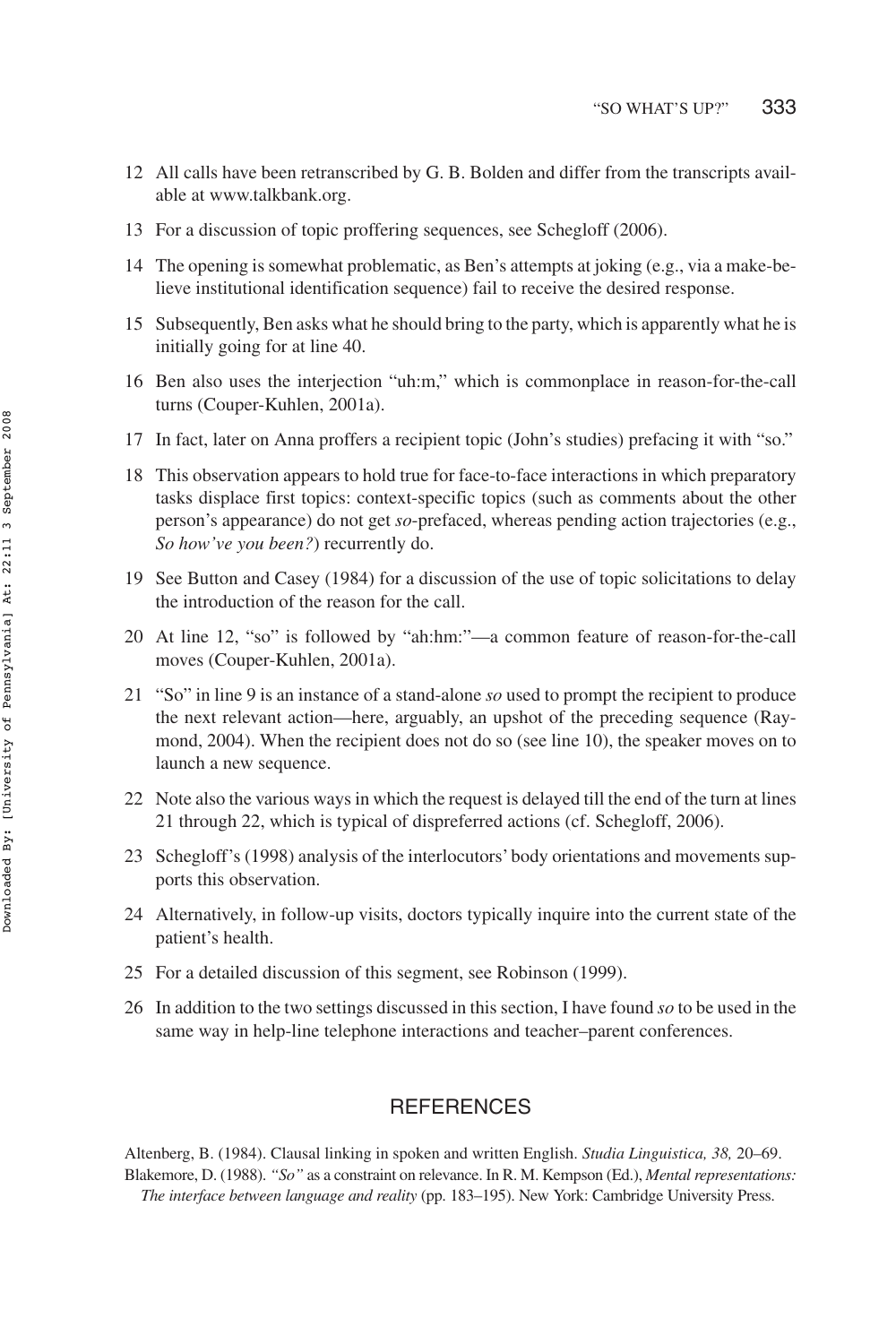- Blakemore, D. (2002). *Relevance and linguistic meaning: The semantics and pragmatics of discourse markers*. New York: Cambridge University Press.
- Bolden, G. B. (2005). *Delayed and incipient actions: The discourse markers "-to" and "so" in Russian and English conversation.* Unpublished doctoral dissertation, University of California, Los Angeles.
- Bolden, G. B. (2006). Little words that matter: Discourse markers "so" and "oh" and the doing of other-attentiveness in social interaction. *Journal of Communication, 56,* 661–688.
- Button, G., & Casey, N. (1984). Generating topic: The use of topic initial elicitors. In J. M. Atkinson & J. Heritage (Eds.), *Structures of social action* (pp. 167–190). Cambridge, England: Cambridge University Press.

Button, G., & Casey, N. (1985). Topic nomination and topic pursuit. *Human Studies, 8,* 3–55.

Button, G., & Casey, N. (1988–1989). Topic initiation: Business-at-hand. *Research on Language and Social Interaction, 22,* 61–92.

Clayman, S. E. (1991). News interview openings: aspects of sequential organization. In P. Scannell (Ed.), *Broadcast talk: A reader* (pp. 48–75). Newbury Park, CA: Sage.

*Collins COBUILD English Dictionary*. (1995). London: Harper Collins.

- Couper-Kuhlen, E. (2001a). Constructing reason-for-the-call turns in everyday telephone conversation. *InLiSt, 25,* 1–29.
- Couper-Kuhlen, E. (2001b). Interactional prosody: High onsets in reason-for-the-call turns. *Language in Society, 30,* 29–53.
- Couper-Kuhlen, E. (2004). Prosody and sequence organization in English conversation: The case of new beginnings. In E. Couper-Kuhlen & C. E. Ford (Eds.), *Sound patterns in interaction: Cross-linguistic studies from conversation* (pp. 335–376). Philadelphia: Benjamins.
- Coupland, J., Coupland, N., & Robinson, J. D. (1992). "How are you?": Negotiating phatic communion. *Language in Society, 21,* 207–230.
- Drew, P., & Chilton, K. (2000). Calling just to keep in touch: Regular and habitualized telephone calls as an environment for small talk. In J. Coupland (Ed.), *Small talk* (pp. 137–162). New York: Longman.
- Drew, P., & Heritage, J. (1992). Analyzing talk at work: An introduction. In P. Drew & J. Heritage (Eds.), *Talk at work: Interaction in institutional settings* (pp. 1–65). New York: Cambridge University Press.
- Duranti, A. (1997). Universal and culture-specific properties of greetings. *Journal of Linguistic Anthropology, 7,* 63–97.
- Ferrara, K. (1997). Form and function of the discourse marker anyway: Implications for discourse analysis. *Linguistics, 35,* 343–378.
- Ford, C. E. (1993). *Grammar in Interaction: Adverbial clauses in American English conversations*. Cambridge, England: Cambridge University Press.
- Fraser, B. (1999). What are discourse markers? *Journal of Pragmatics, 31,* 931–952.
- Godard, D. (1977). Same setting, different norms: Phone call beginnings in France and the United States. *Language in Society, 6,* 209–219.
- Greif, E. B., & Gleason, J. B. (1980). Hi, thanks, and goodbye: More routine information. *Language in Society, 9,* 159–166.
- Heath, C. (1981). The opening sequence in doctor-patient interaction. In P. Atkinson & C. Heath (Eds.), *Medical work: Realities and routines* (pp. 71–79). Westmead, England: Gower.
- Heritage, J. (1984a). A change-of-state token and aspects of its sequential placement. In J. M. Atkinson & J. Heritage (Eds.), *Structures of social action: Studies in conversation analysis* (pp. 299–345). New York: Cambridge University Press.
- Heritage, J. (1984b). *Garfinkel and ethnomethodology*. New York: Polity Press.
- Heritage, J., & Sorjonen, M.-L. (1994). Constituting and maintaining activities across sequences: *and*-prefacing as a feature of question design. *Language in Society, 23,* 1–29.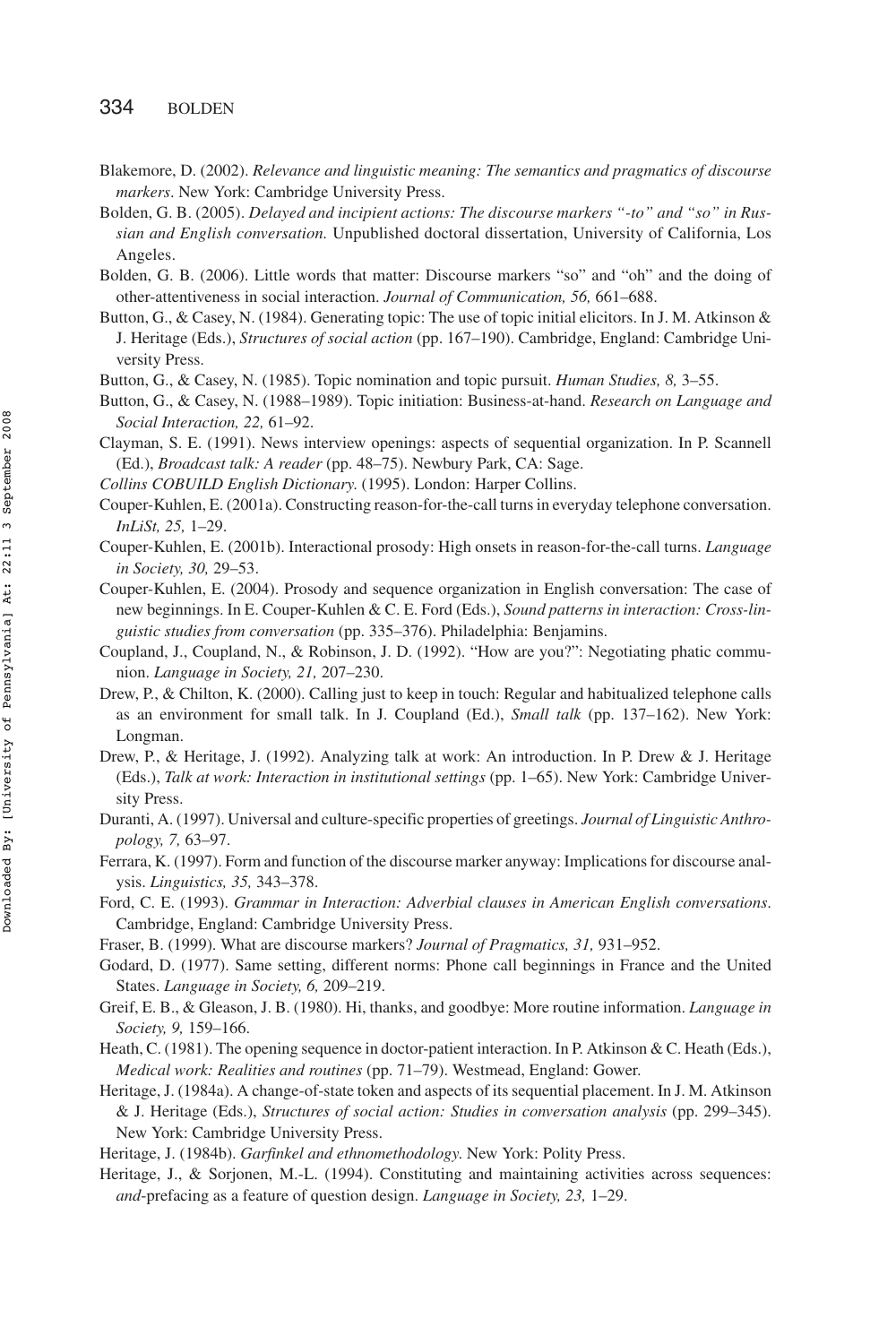- Hopper, R. (1989a). Ambiguity in telephone openings: "What are you doin." *Communication Monographs, 56,* 240–252.
- Hopper, R. (1989b). Speech in telephone openings: Emergent interaction v. routines. *Western Journal of Speech Communication, 53,* 178–194.
- Hopper, R., & Chen, C.-H. (1996). Languages, cultures, relationships: Telephone openings in Taiwan. *Research on Language and Social Interaction, 29,* 291–313.
- Hopper, R., Doany, N., Johnson, M., & Drummond, K. (1990/91). Universals and particulars in telephone openings. *Research on Language and Social Interaction, 24,* 369–387.
- Hopper, R., & Drummond, K. (1992). Accomplishing interpersonal relationship: The telephone openings of strangers and Intimates. *Western Journal of Communication, 56,* 185–199.
- Hopper, R., & Koleilat-Doany, N. (1989). Telephone openings and conversational universals: A study in three languages. In S. Ting-Toomey & F. Kevizing (Eds.), *Language, communication and culture* (pp. 157–179). Newbury Park, CA: Sage.
- Houtkoop-Steenstra, H. (1991). Opening sequences in Dutch telephone conversations. In D. Boden & D. H. Zimmerman (Eds.), *Talk and social structure* (pp. 233–250). Cambridge, England: Polity Press.
- Houtkoop-Steenstra, H. (2003). Gender differences in telephone conversations. In P. Glenn, C. D. LeBaron, & J. Mandelbaum (Eds.), *Studies in language and social interaction: In honor of Robert Hopper* (pp. 275–287). Mahwah, NJ: Lawrence Erlbaum Associates.
- Howe, M. L. (1991). *Topic change in conversation.* Unpublished doctoral dissertation, University of Kansas, Lawrence.
- Hutchby, I. (1996). *Confrontation talk: Arguments, asymmetries, and power on talk radio*. Mahwah, NJ: Lawrence Erlbaum Associates.
- Jefferson, G. (1972). Side sequences. In D. N. Sudnow (Ed.), *Studies in social interaction* (pp. 294–338). New York: Free Press.
- Jefferson, G. (1980). On "trouble-premonitory" response to inquiry. *Sociological Inquiry, 50,* 153–185.
- Johnson, A. (2002). *So* … ?: Pragmatic implications of*so*-prefaced questions in formal police interviews. In J. Cotterill (Ed.), *Language in the legal process* (pp. 91–110). New York: Palgrave Macmillan.
- Jucker, A. H., & Ziv, Y. (Eds.). (1998). *Discourse markers: Descriptions and theory*. Amsterdam: Benjamins.
- Knuf, J. (1989–1990). Where cultures meet: Ritual code and organizational boundary management. *Research on Language and Social Interaction, 23,* 109–138.
- Knuf, J. (1990–1991). Greeting and leave-taking: A biography of resources for the study of ritualized communication. *Research on Language and Social Interaction, 24,* 405–448.
- Labov, W., & Waletzky, J. (1967). Narrative analysis. In J. Helm (Ed.), *Essays on the verbal and visual arts* (pp. 12–44). Seattle: University of Washington Press.
- Lenk, U. (1995). Discourse markers and conversational coherence. In B. Wårvik, S.-K. Tanskanen, & R. Hiltunen (Eds.), *Organization of discourse: Proceedings from the Turku conference* (pp. 341–352). Turku, Finland: University of Turku.
- Lenk, U. (1998). *Marking discourse coherence: Functions of discourse markers in spoken English* (Vol. 15). Tübingen, Germany: Gunter Narr Verlag.
- Lentz, L. (1997). The history of opening sequences in Dutch telephone conversations. In L. Lentz & H. Pander Maat (Eds.), *Discourse analysis and evaluation: Functional approaches* (pp. 87–110). Amsterdam: Rodopi.
- Lindström, A. (1994). Identification and recognition in Swedish telephone conversation openings. *Language in Society, 23,* 231–252.
- Local, J. K., & Walker, G. (2005). Methodological imperatives for investigating the phonetic organization and phonological structures of spontaneous speech. *Phonetica, 62,* 120–130.
- Mazeland, H., & Huiskes, M. (2001). Dutch "*but*" as a sequential conjunction: Its use as a resumption marker. In M. Selting & E. Couper-Kuhlen (Eds.), *Studies in interactional linguistics* (pp. 141–169). Philadelphia: Benjamins.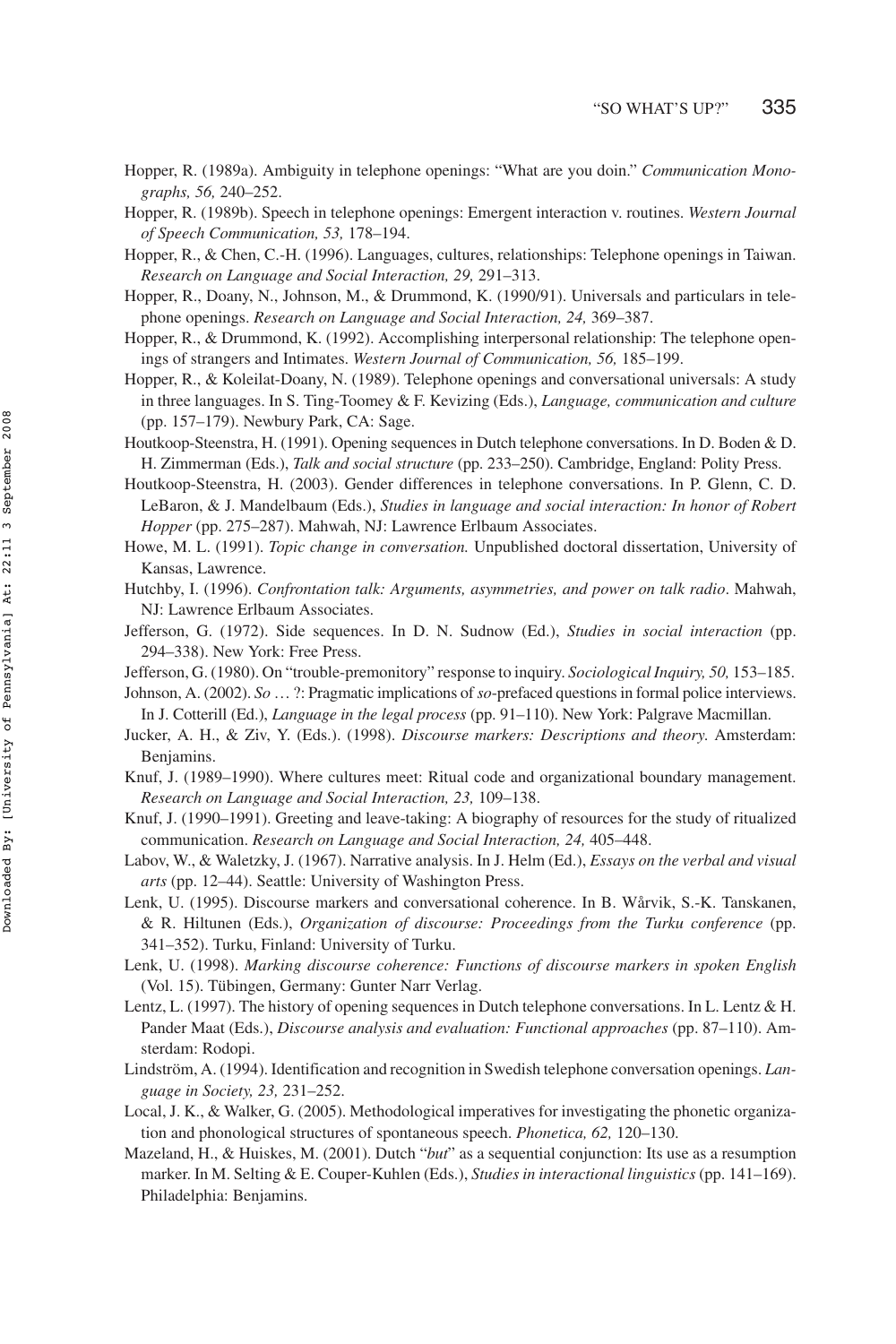- Owen, M. (1985). The conversational function of "anyway." *The Nottingham Linguistic Circular, 14,* 72–90.
- Potter, J., & Hepburn, A. (2003). "I'm a bit concerned"—Early actions and psychological constructions in a child protection helpline. *Research on Language and Social Interaction, 36,* 197–240.
- Raymond, G. (2004). Prompting action: The stand-alone "so" in ordinary conversation. *Research on Language and Social Interaction, 37,* 185–218.
- Robinson, J. D. (1998). Getting down to business: Talk, gaze, and body orientation during openings of doctor-patient consultations. *Human Communication Research, 25,* 97–123.
- Robinson, J. D. (1999). *The organization of action and activity in general-practice, doctor-patient consultations.* Unpublished doctoral dissertation, University of California, Los Angeles.
- Sacks, H. (1975). Everyone has to lie. In M. Sanchez & B. G. Blount (Eds.), *Sociocultural dimensions of language use* (pp. 57–80). New York: Academic.
- Sacks, H. (1995). *Lectures on conversation*. Cambridge, MA: Blackwell.
- Sacks, H., Schegloff, E. A., & Jefferson, G. (1974). A simplest systematics for the organization of turn-taking for conversation. *Language, 50,* 696–735.
- Schegloff, E. A. (1967). *The first five seconds: The order of conversational openings.* Unpublished doctoral dissertation, University of California, Berkeley.
- Schegloff, E. A. (1968). Sequencing in conversational openings. *American Anthropologist, 70,* 1075– 1095.
- Schegloff, E. A. (1979). Identification and recognition in telephone conversation openings. In G. Psathas (Ed.), *Everyday language: Studies in ethnomethodology* (pp. 23–78). New York: Irvington.
- Schegloff, E. A. (1986). The routine as achievement. *Human Studies, 9,* 111–151.
- Schegloff, E. A. (1990). On the organization of sequences as a source of "coherence" in talk-in-interaction. In B. Dorval (Ed.), *Conversational organization and its development* (pp. 51–77). Norwood, NJ: Ablex.
- Schegloff, E. A. (1998). Body torque. *Social Research, 65,* 535–596.
- Schegloff, E. A. (2001). Getting serious: Joke -> serious "No." *Journal of Pragmatics, 12,* 1947–1955.
- Schegloff, E. A. (2002a). On "opening sequencing": An introductory note. In J. E. Katz & M. Aakhus (Eds.), *Perpetual contact: Mobile communication, private talk, public performance* (pp. 321–325). Cambridge, England: Cambridge University Press.
- Schegloff, E. A. (2002b). Reflections on research on telephone conversation: Issues of cross-cultural scope and scholarly exchange, interactional import and consequences. In K. K. Luke & T.-S. Pavlidou (Eds.), *Telephone calls: Unity and diversity in conversational structure across languages and cultures* (pp. 249–281). Amsterdam: Benjamins.
- Schegloff, E. A. (2004). Answering the phone. In G. H. Lerner (Ed.), *Conversation analysis: Studies from the first generation* (pp. 63–107). Philadelphia: Benjamins.
- Schegloff, E. A. (2006). *Sequence organization in interaction: A primer in conversation analysis*. Cambridge, England: Cambridge University Press.
- Schegloff, E. A., & Sacks, H. (1973). Opening up closings. *Semiotica, 8,* 289–327.
- Schiffrin, D. (1987). *Discourse markers*. Cambridge, England: Cambridge University Press.
- Sifianou, M. (1989). On the telephone again! Differences in telephone behaviour: England versus Greece. *Language in Society, 18,* 527–544.
- Stenström, A.-B. (1998). From sentence to discourse: *Cos* (*because*) in teenage talk. In A. H. Jucker & Y. Ziv (Eds.), *Discourse markers: Descriptions and theory* (pp. 127–146). Amsterdam: Benjamins.
- Sun, H. (2004). Opening moves in informal Chinese telephone conversations. *Journal of Pragmatics, 36,* 1429–1465.
- Taleghani-Nikazm, C. (2002). A conversation analytical study of telephone conversation openings between native and nonnative speakers. *Journal of Pragmatics, 34,* 1807–1832.